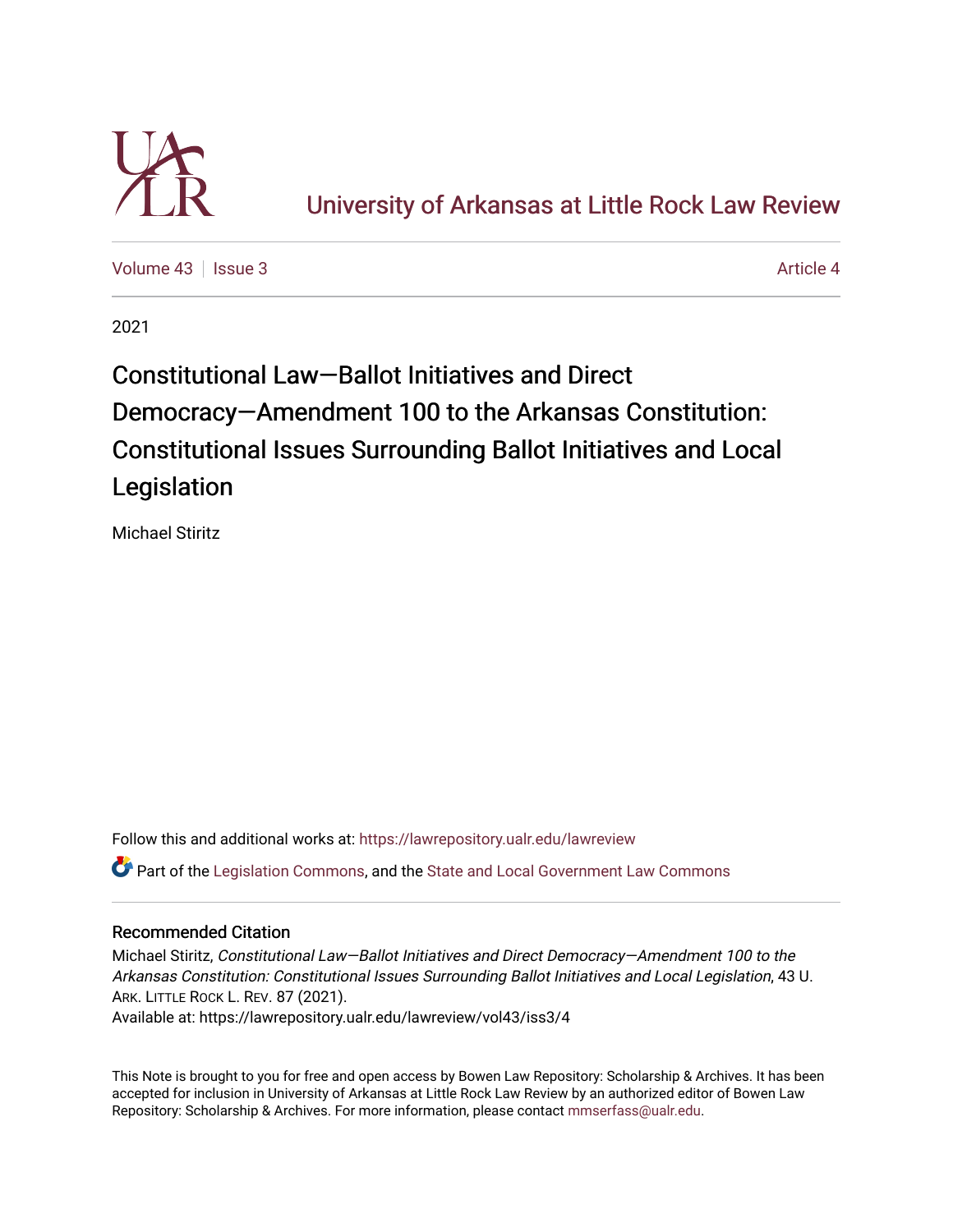CONSTITUTIONAL LAW—BALLOT INITIATIVES AND DIRECT DEMOCRACY—AMENDMENT 100 TO THE ARKANSAS CONSTITUTION: CONSTITUTIONAL ISSUES SURROUNDING BALLOT INITIATIVES AND LOCAL **LEGISLATION** 

## I. INTRODUCTION

The local politics of Pope County, Arkansas, erupted into turmoil in the summer of 2018. After uneventful decades, proposed Amendment 100 to the Arkansas Constitution came on the horizon in the form of a ballot initiative circulating the state. The proposed amendment, "The Arkansas Casino Gaming Amendment of 2018" (hereinafter "Amendment 100" or "the Amendment"), upset the political equilibrium of Pope County. The Amendment sought to authorize casino gaming in Arkansas, but in a very specific form.<sup>1</sup> The Amendment's regulations (exceptionally long and detailed for a constitutional amendment) specify four counties for authorized casino licenses: Garland, Crittenden, Jefferson, and Pope.<sup>2</sup> From its uncertain start as a ballot initiative petition that summer, the Amendment became a more concrete possibility when the Secretary of State certified the petition signatures and the issue was placed on the November 2018 statewide ballot.<sup>3</sup> At the election, the Amendment passed by a four percent margin across the state and became part of the Arkansas Constitution.<sup>4</sup>

The Amendment, before and after passage, has divided Pope County and brought on serious accusations of local government corruption. While the issue was "up in the air," county residents divided on the desirability of having a casino. Some challenged the sufficiency of the ballot title.<sup>5</sup> A county-wide ballot initiative offered Pope County voters the choice to vote for or against an ordinance designed to give control over the casino decision to local voters by requiring the quorum court or county judge to wait until county residents had voted to approve the issuance of a letter of support, a necessary part of the casino license application under Amendment 100.<sup>6</sup>

<sup>1.</sup> ARK. CONST. amend. C, § 3, cl. (a).

<sup>2</sup>*. Id.* at § 4, cl. (i)–(k).

<sup>3.</sup> ARKANSAS SECRETARY OF STATE, NOTICE FOR CONSTITUTIONAL AMENDMENT PROPOSED BY PETITION OF THE PEOPLE (2018), https://www.sos.arkansas.gov /uploads/elections/Issue 4 for Website.pdf.

<sup>4.</sup> Arkansas Secretary of State, *Issues*, 2018 GENERAL ELECTION RESULTS FOR ARKANSAS, https://results.enr.clarityelections.com/AR/92174/Web02-state.226435/#/c/C\_4 (last updated June 6, 2019, 10:09 AM).

<sup>5</sup>*. See, e.g.*, Knight v. Martin, 2018 Ark. 280, 556 S.W.3d 501; Stiritz v. Martin, 2018 Ark. 281, 556 S.W.3d 523.

<sup>6.</sup> ARK. CONST. amend. C, § 4, cl. (n).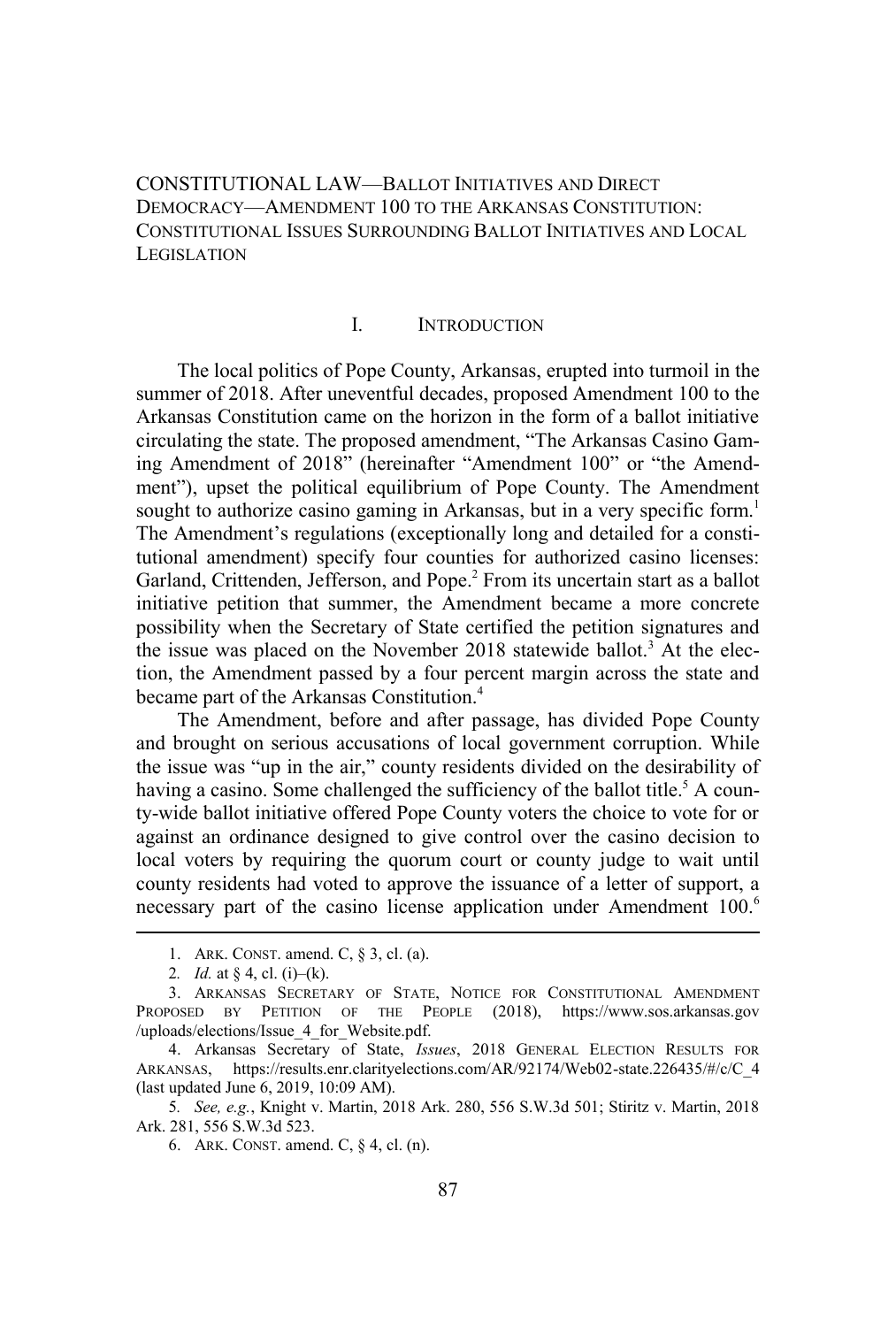Pope County voters passed the ordinance sixty-eight percent to thirty-two percent in the same election where they rejected the proposed constitutional amendment sixty percent to forty percent.<sup>7</sup>

Since the Amendment's passage, vocal groups of Pope County residents on both sides of the issue have continued to war about the desirability of a casino. The issue has also made a rift between local officials and their constituents. Even though an overwhelming percentage of Pope County voters voted for the local ordinance, the Pope County Quorum Court voted in August 2019 to issue a resolution in favor of a would-be casino applicant.<sup>8</sup> In issuing the resolution, the quorum court did not comply with the ordinance's requirements, even though no court had yet ruled on the validity of the ordinance.<sup>9</sup> The quorum court eventually repealed the ordinance, and the county judge issued a letter of support for the same applicant.<sup>10</sup>

The conflict continues to play out at both state and local levels. For example, over a year after Amendment 100 passed, the casino issue dominated the justice-of-the-peace races in Pope County.<sup>11</sup> The Arkansas Racing Commission, tasked with choosing a casino licensee, did not choose an applicant until the summer of 2020; the Commission then chose an applicant whose local support came from outgoing officials immediately following the Amendment's passage.<sup>12</sup> Litigation between rival casino applicants is ongo $ing.<sup>13</sup>$ 

This situation is not the result of some underlying turmoil in Pope County that finally broke out. An unusual, perhaps unprecedented, set of circumstances sparked the action: through the ballot initiative process, the people of Arkansas (the whole state) approved a constitutional amendment

10*. Citizens for a Better Pope Cty.*, 2020 Ark. 279, at 2–4, 606 S.W.3d at 580–81.

<sup>7.</sup> Arkansas Secretary of State, *2018 General Election Results for Pope County, Arkansas*, https://results.enr.clarityelections.com/AR/Pope/92233/Web02.221448/#/ (last updated Nov. 16, 2018, 4:19 PM).

<sup>8.</sup> Jeannie Roberts, *JPs Opt to Back Cherokee Group for New Casino, Hotel near I-40*, ARK. DEMOCRAT GAZETTE (Aug. 14, 2019, 7:08 AM), https://www.arkansasonline.com /news/2019/aug/14/jps-opt-to-back-cherokee-group-for-new-/.

<sup>9</sup>*. Id.* A Pope County judge later ruled that the ordinance unconstitutionally conflicted with Amendment 100; the Supreme Court of Arkansas dismissed the appeal of the decision as moot after the quorum court repealed the ordinance. Citizens for a Better Pope Cty. v. Cross, 2020 Ark. 279, at 2, 606 S.W.3d 580, 580.

<sup>11.</sup> Jeannie Roberts, *Divisions on Pope County Casino Fueling Justice-of-the-Peace Races*, ARK. DEMOCRAT GAZETTE (Feb. 9, 2020, 9:13 AM), https://www.arkansasonline.com /news/2020/feb/09/divisions-on-casino-fueling-jp-races-20/.

<sup>12.</sup> Jeannie Roberts, *Consultant Picks Cherokees' Casino Bid as Best*, ARK. DEMOCRAT GAZETTE (July 23, 2020, 7:20 AM), https://www.arkansasonline.com/news/2020 /jul/23/consultant-picks-cherokees-casino-bid-as-best/?business.

<sup>13</sup>*. See, e.g.*, *Tribe Suing Rival Company Over Casino Annex in Pope County*, AP NEWS (Oct. 14, 2020), https://apnews.com/article/arkansas-lawsuits-russellville-courts-29644809aef93a0bbb6ccc95ed704b0a.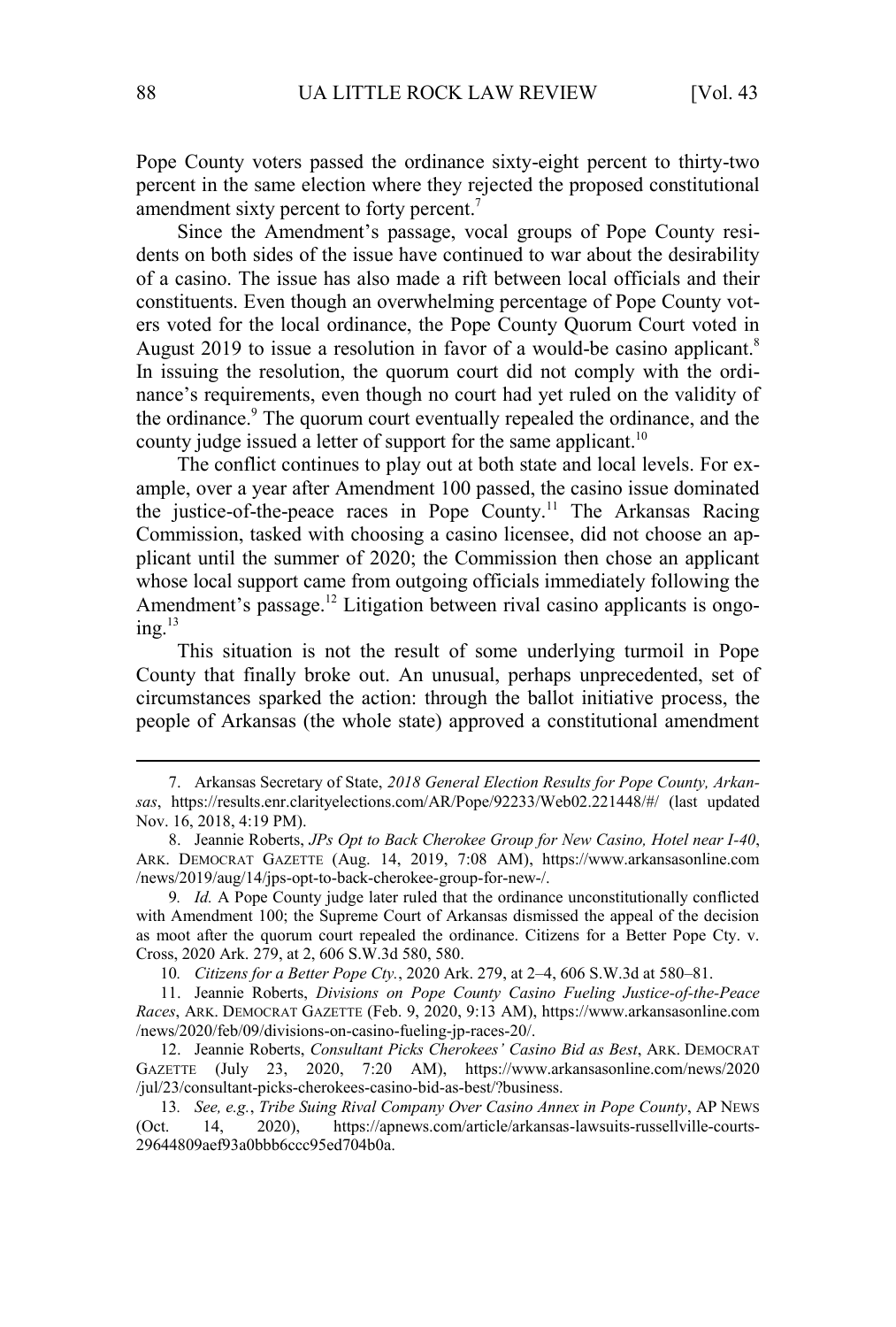that acts as local legislation, affecting far less than the state as a whole, over the opposition of an affected location. The aftermath in Pope County demonstrates the inadequacy of a statewide ballot initiative process to create local legislation in a dependably healthy manner. A close look at the text of the ballot initiative provision itself combined with interpretive aids casts doubt on the proposition that such a use of the ballot initiative process is itself constitutional. This note argues that the ballot initiative resulting in Amendment 100 to the Arkansas Constitution of 1874 was unconstitutional because the people of Arkansas as a whole have not reserved the power to enact local legislation, and further that the ballot initiative process is unsuited generally for enacting local legislation on a statewide level.

Part II of this note gives a brief explanation of how the ballot initiative works and traces the sometimes-murky path the Supreme Court of Arkansas has followed in defining local legislation. Part III then explores the history of the ballot initiative in Arkansas and how Arkansans have used the process to enact legislation. Part IV examines how Arkansans have approached enacting local legislation in the past, especially through the ballot initiative process. In particular, Part IV focuses on the amendment to the ballot initiative provision, which clarified counties' and municipalities' power to use the ballot initiative process to enact local legislation. Part V examines the textual arguments against Arkansans' exercise of local legislative power at the state level, while Part VI looks at the policy arguments against it. Lastly, Part VII applies these concepts to Amendment 100, arguing that in enacting Amendment 100, the people of Arkansas exceeded the power they reserved in the ballot initiative process.

#### II. OVERVIEW OF BALLOT INITIATIVES AND LOCAL LEGISLATION

Understanding how ballot initiatives and local legislation intersect in the passage of Amendment 100 requires a general knowledge of each of those concepts separately. Part A of this section looks at how ballot initiatives work, both in the United States more broadly and the particular form the process has taken here in Arkansas. Part B focuses only on Arkansas in discussing how to define local legislation and how the voters, legislators, and Supreme Court of Arkansas have treated it over the years.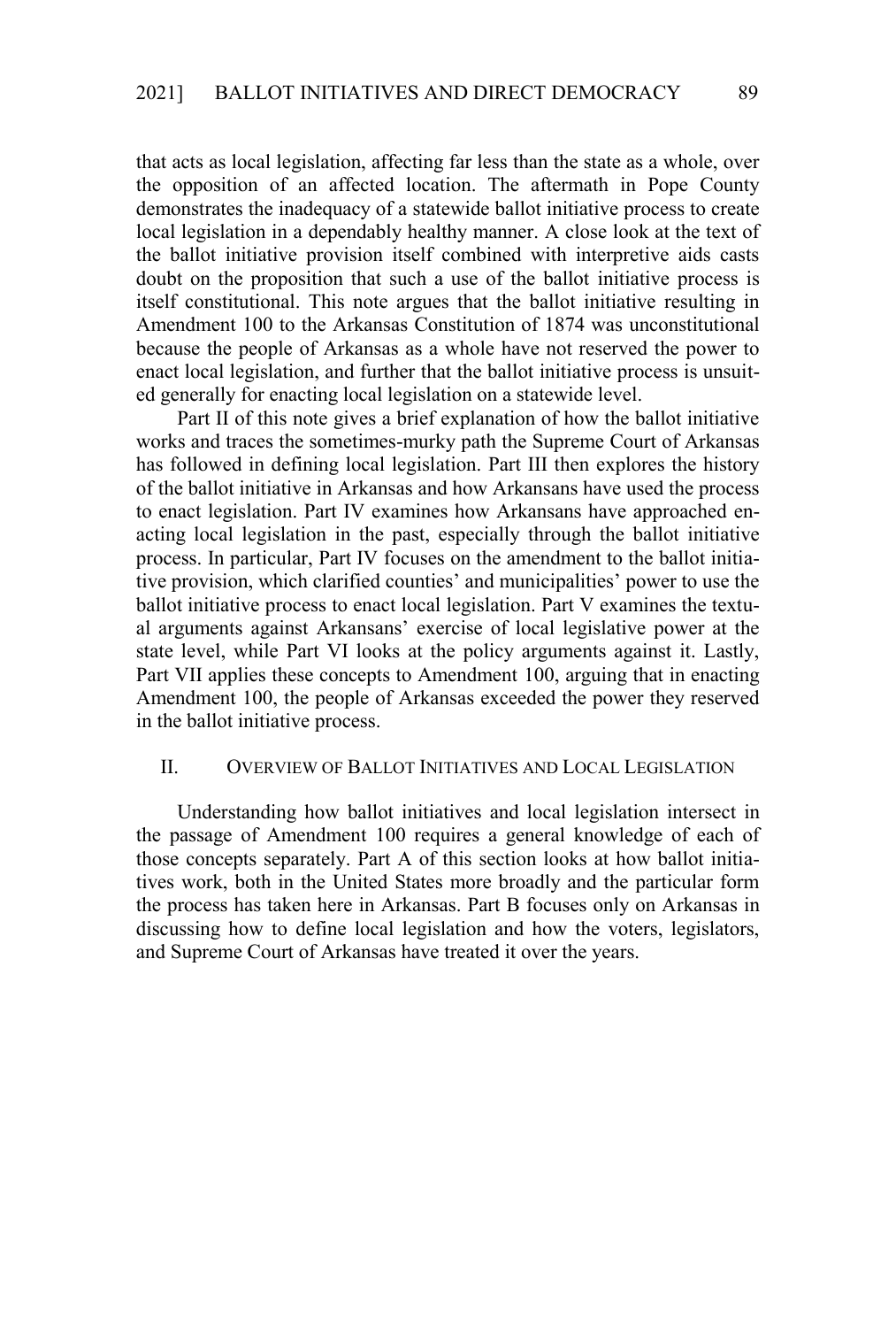## A. Ballot Initiatives $14$

Ballot initiatives are a common legislative device, available in nearly half the states.<sup>15</sup> Arkansas is one of fourteen states, along with the District of Columbia, which have a "direct initiative" process.<sup>16</sup> An additional seven states have a modified "indirect initiative" process.<sup>17</sup>

A direct initiative is characterized by "submission of proposed statutes to the ballot for a popular vote without any intervention of the state legislature."<sup>18</sup> Arkansas has a typical direct initiative provision. Arkansas's Initiative and Referendum provision is incorporated into the beginning of the Legislative Department section of the Arkansas Constitution.<sup>19</sup> The current text provides as follows: "The legislative power of the people of this State shall be vested in a General Assembly, . . . but the people reserve to themselves the power to propose legislative measures, laws and amendments to the Constitution, and to enact or reject the same at the polls independent of the General Assembly."<sup>20</sup>

The purpose of the ballot initiative process is to provide voters with a way around the legislative process, but the initiative is a potentially dangerous tool. Ballot initiatives are specifically designed to bypass the traditional legislative process, $21$  and the very circumvention ballot initiatives achieve is a double-edged sword, drawing both praise and blame. When ballot initiatives first became popular in the early 1900s, they were introduced as a way to counteract legislatures overly influenced by "monied interests."<sup>22</sup> To this day ballot initiatives are often touted as pure expressions of the People's will.<sup>23</sup> Practical developments, though, have cast doubt on the legitimacy of

- 16. ARNON, *supra* note 15, at 18; ARK. CONST. art. V, § 1.
- 17. ARNON, *supra* note 15, at 18.
- 18*. Id.*
- 19*. See* ARK. CONST. art. V, § 1.
- 20*. Id.*

<sup>14.</sup> The initiative process generally has been challenged as a violation of the Guaranty Clause of Section 4, Article IV of the Constitution of the United States, though the Supreme Court of the United States held soon after states began using these processes that the issue is a non-justiciable political question. *Pacific States Tel. & Tel. Co. v. Oregon*, 223 U.S. 118 (1912). That discussion is beyond the scope of this note but is an important aspect of the conversation surrounding direct democracy.

<sup>15.</sup> HAREL ARNON, A THEORY OF DIRECT LEGISLATION 18 (2008); *see also* Julian N. Eule, *Judicial Review of Direct Democracy*, 99 YALE L.J. 1503, 1509 n.22 (1990) (discussing the variations on direct democracy available in different states and listing the states in which they are available).

<sup>21.</sup> Glen Staszewski, *Rejecting the Myth of Popular Sovereignty and Applying an Agency Model to Direct Democracy*, 56 VAND. L. REV. 395, 396 (2003).

<sup>22.</sup> John M.A. DiPippa, *The Constitutionality of the Arkansas Ballot Question Disclosure Act*, 12 U. ARK. LITTLE ROCK L. REV. 481, 481 (1989).

<sup>23.</sup> Staszewski, *supra* note 21, at 399.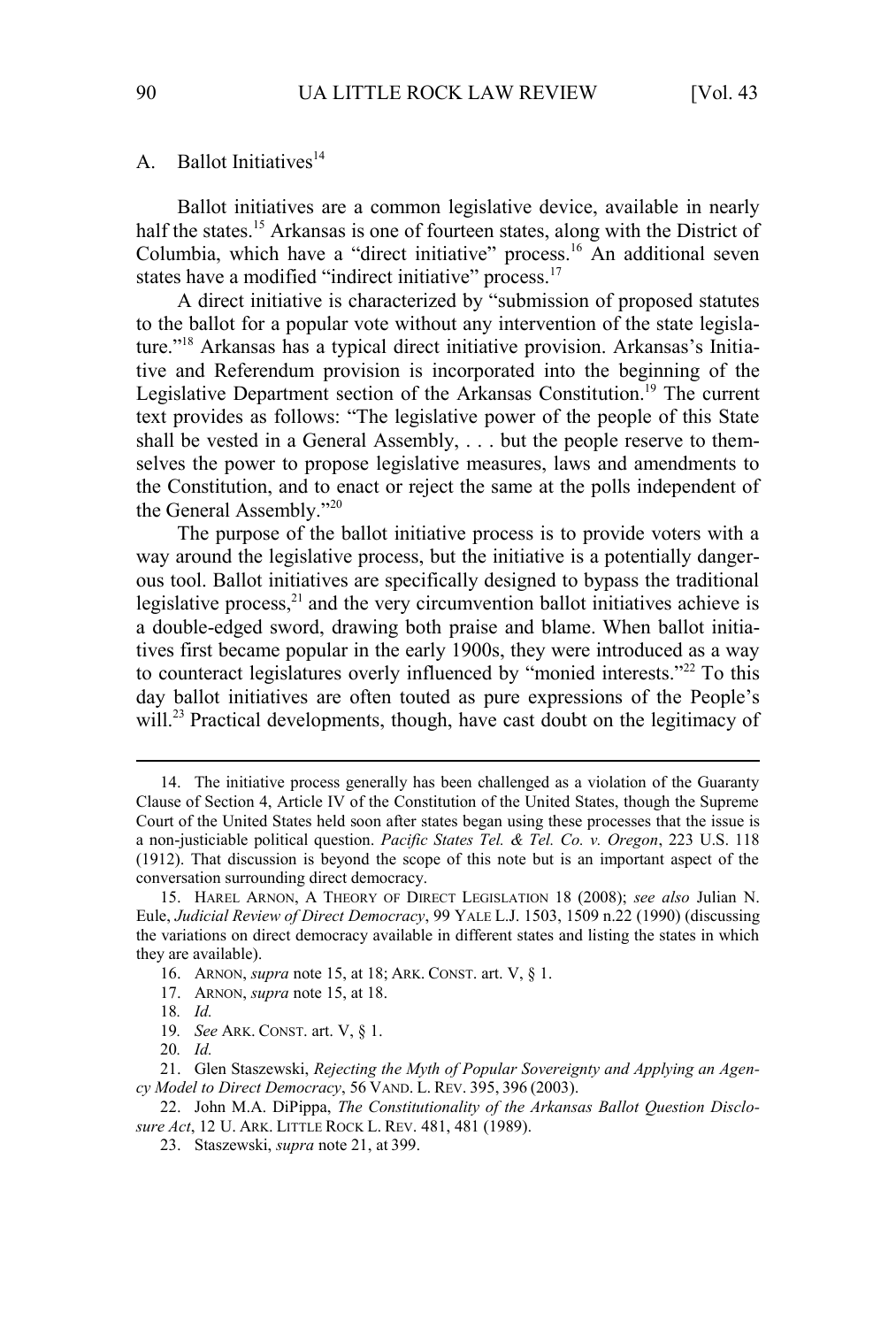the claim that ballot initiative measures avoid the influence of wellresourced private interests.<sup>24</sup> Scholars have also noted that voters-as-a-whole are rarely the true source of ballot initiatives; instead, voters are typically accepting or rejecting initiatives put forth by special interest groups.<sup>25</sup>

Ballot initiatives have inherent dangers in their operation and application because none of the accountability or safeguards built into our political system of representative democracy check the ballot-initiative method of legislating.<sup>26</sup> The representative legislative process "offers time for reflection, exposure to competing needs, and occasions for transforming preferences."<sup>27</sup> "Popular masses," on the other hand, "too quickly form preferences, fail adequately to consider the interests of others, and are overly susceptible to contagious passions and the deceit of eloquent and ambitious leaders."<sup>28</sup> Compounding these problems in practice, ballot initiative measures often enact law in vexed and controversial areas of policy, even while they leave behind the safeguards intended to keep legislation wellgrounded and rational.<sup>29</sup>

The initiative process operates beyond the statewide level. In Arkansas, the current initiative provision specifically provides for ballot initiatives at the county and municipal levels.<sup>30</sup> The people of Arkansas emphatically intended for the ballot initiative to function on this smaller scale: after the Supreme Court of Arkansas held that there was no such power in the initiative provision as originally adopted, voters amended the Constitution to clarify that the voters of municipalities and counties can use the process to enact local legislation.<sup>31</sup>

## B. Local Legislation

Local legislation in Arkansas has had a troubled history. At the state legislature level, Amendment 14 to the Arkansas Constitution prohibits the General Assembly from passing any local or special act.<sup>32</sup> Arkansans passed

<sup>24</sup>*. See* DiPippa, *supra* note 22, at 481–82 (summarizing concerns surrounding the power of financial interests and citing a study that found "the financially dominant side won eleven out of the fourteen ballot contests studied").

<sup>25.</sup> Staszewski, *supra* note 21, at 399.

<sup>26</sup>*. Id.* at 398.

<sup>27.</sup> Eule, *supra* note 15, at 1527.

<sup>28</sup>*. Id.* at 1526–27.

<sup>29.</sup> Staszewski, *supra* note 21, at 396, 398.

<sup>30</sup>*. See* ARK. CONST. art. V, § 1.

<sup>31</sup>*. See infra* Part III.

<sup>32.</sup> ARK. CONST. amend. XIV. Local laws are also distinct from special laws in that special laws apply to specific people or groups of people, while "local" refers specifically to geographical distinctions. Streight v. Ragland, 280 Ark. 206, 213, 655 S.W.2d 459, 463 n.10 (1983).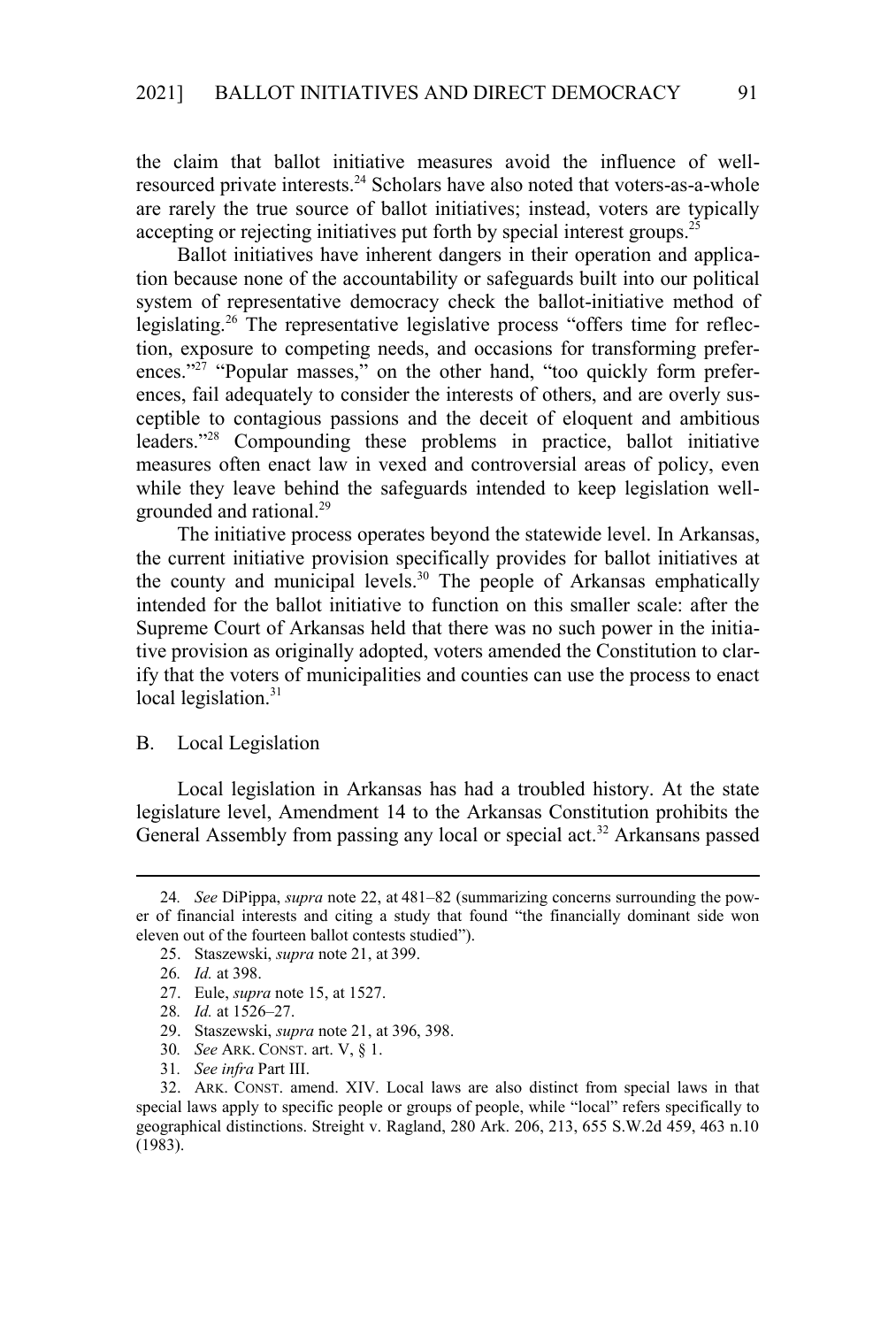this amendment by ballot initiative at a time when the General Assembly was spending massive amounts of time considering and enacting local legislation.<sup>33</sup> The new amendment replaced earlier constitutional provisions that had tried to hedge the legislature's involvement in local legislation, but that the legislature had routinely ignored. $34$ 

A prohibition against local legislation of course requires an answer as to what constitutes local legislation. On its face, Arkansas case law draws a deceptively simple distinction between general and local legislation. Early cases define the difference straightforwardly, but later courts have applied the law in surprising or even twisted ways without explicitly overruling prior decisions. The difference between a general law and a local law is easy to say but harder to identify in action: a general law applies to the whole state without making any geographical distinctions;<sup>35</sup> a local law applies only to part of the state rather than applying equally to the entire state.<sup>36</sup> A law cannot be a general law and a local law at the same time; the two are incompatible  $37$ 

The effect of a law is what renders it local legislation, not its language.<sup>38</sup> For example, the Supreme Court of Arkansas held in *Thomas v. Foust* that a law that applied only to "those portions of school districts which become cut off from the body of the district by a reservoir and in cases where the students of the portion cut off must travel more than 20 miles through another school district to attend school in their own district" was a local or special law, impermissibly enacted by the legislature.<sup>39</sup> What made it local, though, was not the classification itself, which might have been permissible,<sup>40</sup> but instead it was the "nonprospective" nature of the classification—to fall under the statute, the school district must have qualified on January 1,  $1964<sup>41</sup>$  Thus, the specific areas to which the law applied were already determined, and there was no way for the law's remedies to apply to other school districts that might later find themselves in the same situation.<sup>42</sup>

<sup>33.</sup> Mark James Chaney, Comment, *Streight Curve: The Knuckleball Interpretation of "Local and Special Acts"*, 66 ARK. L. REV. 705, 708–10 (2013).

<sup>34</sup>*. Id.* 

<sup>35.</sup> Bd. of Trs. v. Beard, 273 Ark. 423, 426, 620 S.W.2d 295, 296 (1981) (quoting Thomas v. Foust, 245 Ark. 948, 951, 435 S.W.2d 793, 795 (1969)).

<sup>36</sup>*. Id.*; *see also* Webb v. Adams, 180 Ark. 713, 23 S.W.2d 617 (1929) (finding a law to be local legislation that applied to all of Arkansas except for two counties and a school district).

<sup>37</sup>*. Webb*, 180 Ark. at 716, 23 S.W.2d at 619.

<sup>38</sup>*. Id.* 

<sup>39. 245</sup> Ark. 948, 952, 435 S.W.2d 793, 795–96 (1969).

<sup>40</sup>*. See infra* notes 39–42 and accompanying text.

<sup>41</sup>*. Thomas*, 245 Ark. at 952, 435 S.W.2d at 796.

<sup>42</sup>*. Id.*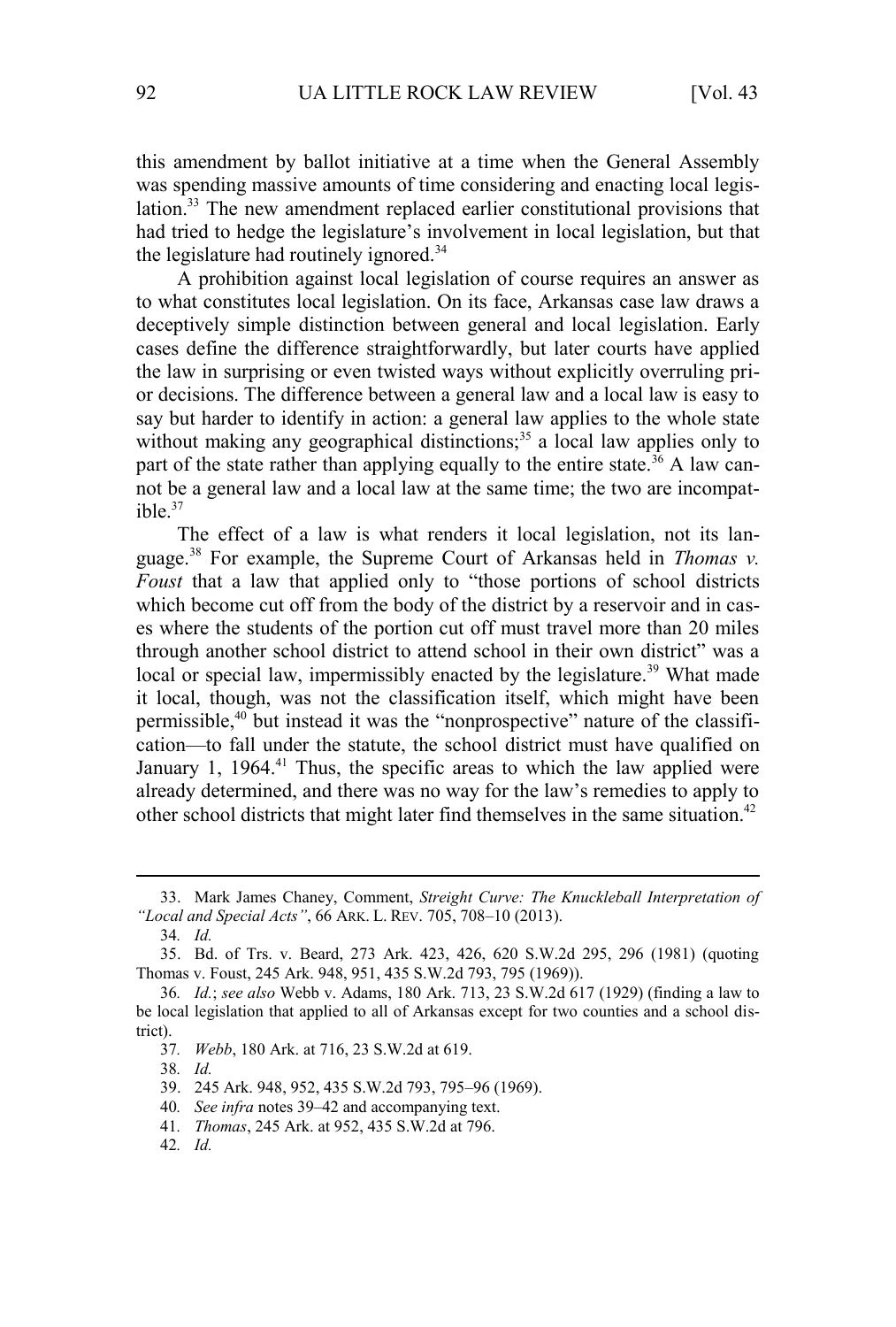In practice, Amendment 14 has not acted as an absolute bar to legislation that applies to less than the whole state.<sup>43</sup> The Supreme Court of Arkansas explained in *Simpson v. Matthews* that the legislature may enact laws that only apply to specific areas of the state so long as the geographical classifications have a "reasonable relation" to legislative goals.<sup>44</sup> The *Simpson* court further clarified that to meet this standard, the classification had to "be based upon substantial distinction which makes one class really different from another . . . . [and] some material reason suggested by some difference in the situation of the subject which would suggest the necessity for different legislation with respect to them."45 A strong presumption of constitutionality under standards of judicial review has led to a body of case law upholding a variety of classifications as reasonably related to legislative purposes, even when they apply only to a very small portion of the state.<sup>46</sup>

At the time the court decided *Phillips v. Giddings* in 1983, it still emphasized that the class in the statute in question was an open class and "[p]rospectively, a substantial number or all of the state's [school] districts could fall within this classification," but the prohibition on local legislation had lost much of what force it ever had.<sup>47</sup> Less than fifteen years later, the court upheld a statute that expressly applied only to Pulaski County because it found there was a rational basis for geographically limiting the application of the law.<sup>48</sup> Despite the sometimes bizarre interpretation and the strong reluctance of the Supreme Court of Arkansas to invalidate any laws on the basis of this definition, the statement that local legislation "arbitrarily applies to one geographic division of [the] state to the exclusion of the rest of the state" remains the letter of the law.<sup>49</sup>

47*. Phillips*, at 371, 646 S.W.2d at 2.

48. McCutchen v. Huckabee, 328 Ark. 202, 210, 943 S.W.2d 225, 228 (1997). By this logic-defying linguistic trick, the court found that the act "was not local legislation," despite its explicit application to one county only, with no other possible participants. *Id.* 

49*. Id.* at 208, 943 S.W.2d at 227.

<sup>43</sup>*. See generally Webb*, 180 Ark. 713, 23 S.W.2d 617*.* 

<sup>44. 184</sup> Ark. 213, 217–18, 40 S.W.2d 991, 992–93 (1931).

<sup>45</sup>*. Id.* at 218, 40 S.W.2d at 993. The court held that there was no reasonable relationship between a law granting county courts the right to condemn lands to build reservoirs in hilly and mountainous counties and the same law's requirement that the county have a population of 75,000 or more. It therefore invalidated the law as improperly enacted local legislation. *Id.*

<sup>46</sup>*. See, e.g.*, Phillips v. Giddings, 278 Ark. 368, 646 S.W.2d 1 (1983) (upholding statute that applied at the time of enactment only to one county); Le Maire v. Henderson, 174 Ark. 936, 298 S.W. 327 (1927) (same).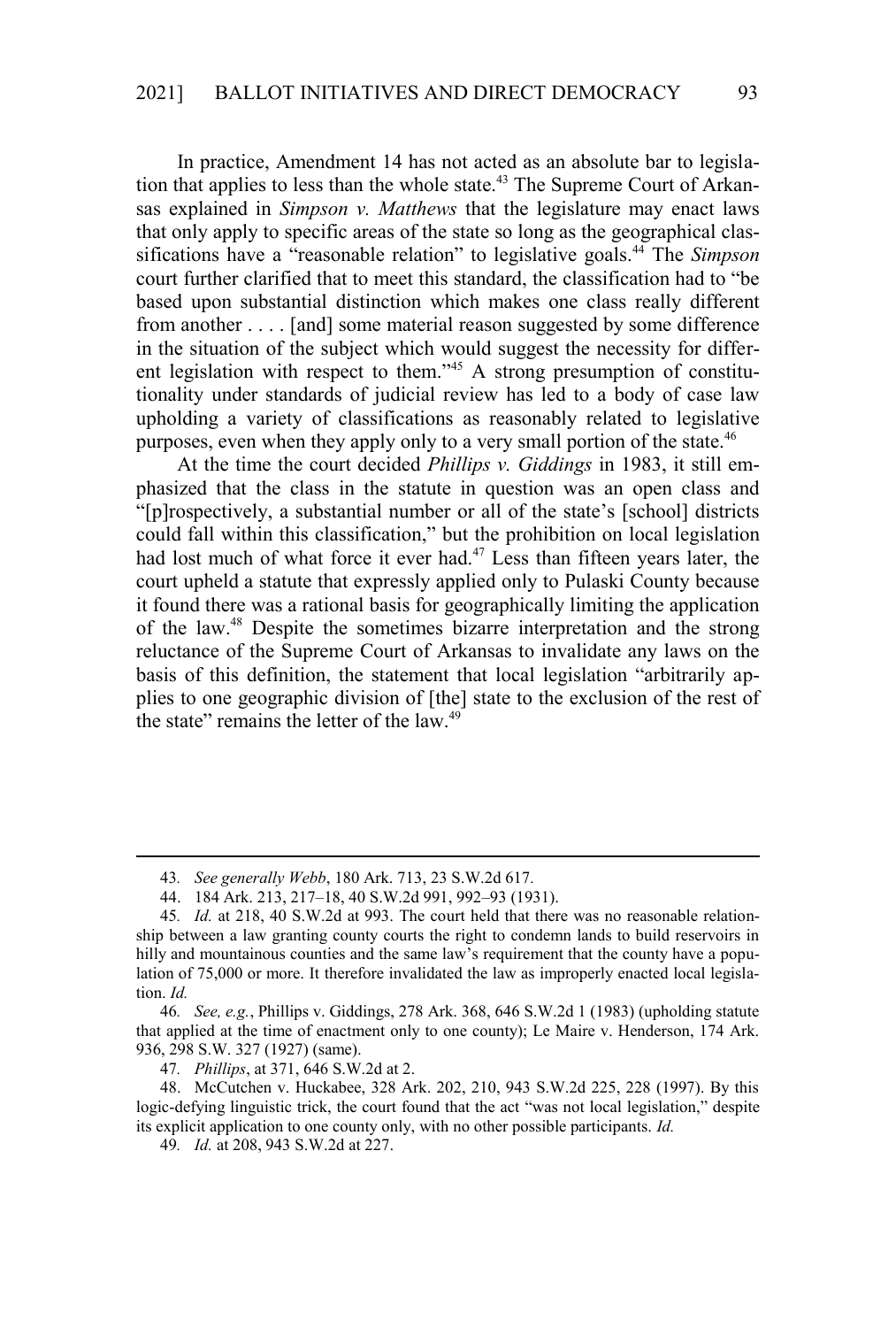## III. ARKANSAS'S BALLOT INITIATIVE PROVISION

#### A. History and Development

Arkansas's Initiative and Referendum provision has developed over time, and the changes it has sustained are important to understanding how it interacts with local legislative power. As originally enacted in 1910, the initiative and referendum provision said, "'The people of each municipality, each county and of the State reserve to themselves power to propose laws and amendments to the Constitution, and to enact or reject the same at the polls, independent of the legislative assembly.'"<sup>50</sup> Later the court would note that "no one doubts . . . that the people . . . thought they were providing for local legislation in counties by initiating acts."<sup>51</sup>

In *Hodges v. Dawdy*, however, the court found that there was no way to interpret the original provision in such a way as to allow counties and municipalities to enact local legislation without leading to untenable results. $52$ Of particular note for the purposes of this note, the *Hodges* court held that the people of the counties could not reserve the power to themselves to enact any legislation because they did not have that power in the first place; they had no inherent legislative power apart from the people of the state as a whole.<sup>53</sup> The court added the caveat that it did "not mean to say that the word 'reserve' could not be used in a sense which meant a delegation of power."54

After *Hodges*, the people of Arkansas amended the Initiative and Referendum provision to clarify the power of the people of the counties and municipalities to use direct democracy procedures for local legislative purposes.55 The newly amended provision, still in force today, covers that power in a section entitled "Local for Municipalities and Counties."<sup>56</sup> It provides that "[t]he initiative and referendum powers of the people are hereby further reserved to the legal voters of each municipality and county as to all local, special and municipal legislation of every character in and for their respective municipalities and counties."<sup>57</sup> The only limitation given as to subject

- 52. 104 Ark. 583, 597, 149 S.W. 656, 662 (1912).
- 53*. Id.* at 595, 149 S.W.2d at 660–61.
- 54*. Id.* at 595, 149 S.W.2d at 661; *see also infra* Part V.
- 55*. See generally Dozier*, 186 Ark. 654, 55 S.W.2d 779.
- 56. ARK. CONST. art. V, § 1.
- 57*. Id.*

<sup>50.</sup> Dozier v. Ragsdale, 186 Ark. 654, 655–56, 55 S.W.2d 779, 780 (1932) (quoting 1909 Ark. Acts 1239).

<sup>51</sup>*. Id.* at 656, 55 S.W.2d at 780.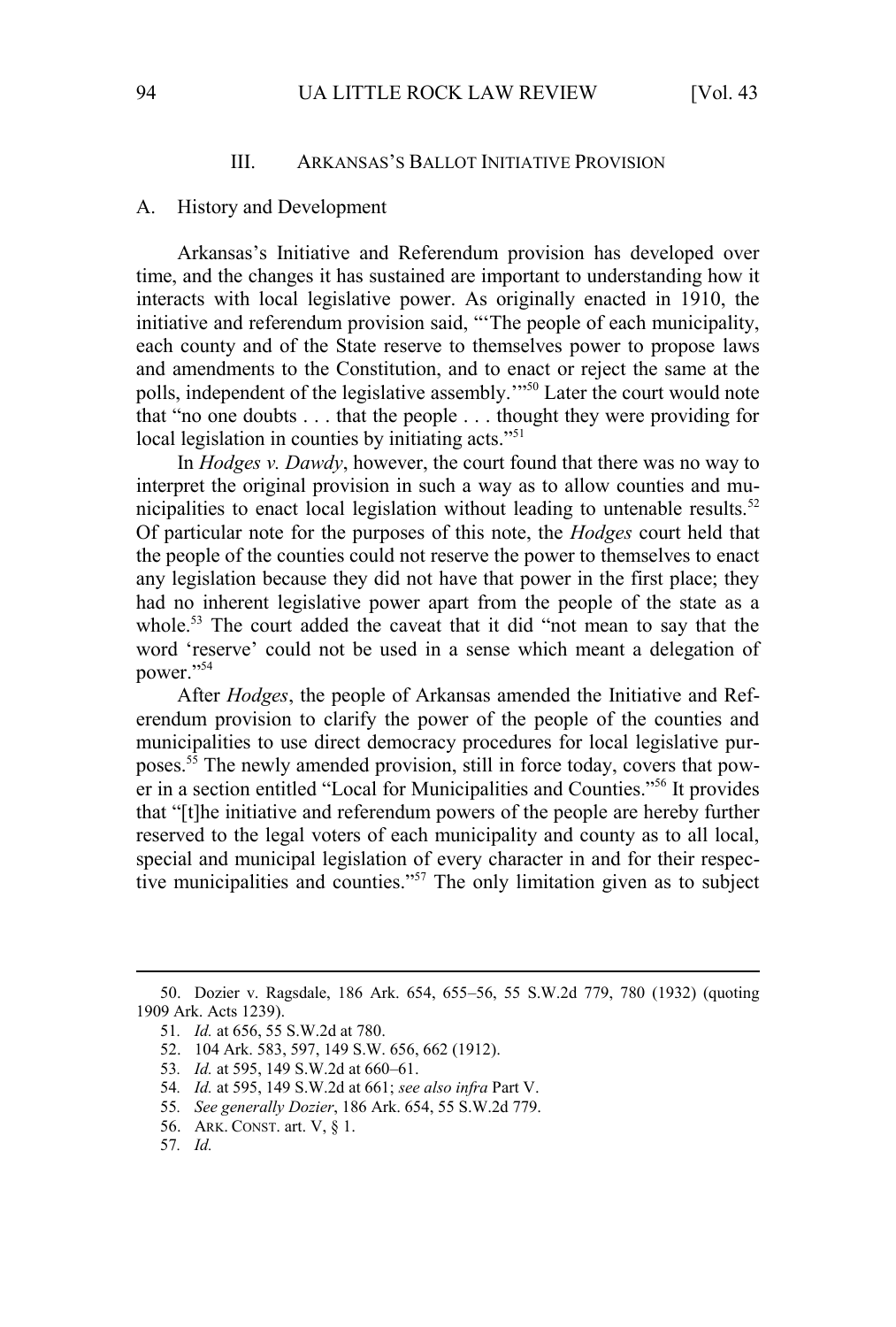matter is that local legislation may not contradict the Arkansas Constitution or a general law of the state.<sup>58</sup>

The court's reasoning in *Dozier v. Ragsdale*, one of the first cases to interpret the freshly amended initiative provision, sheds light on the intended use of the initiative in the context of local laws.<sup>59</sup> The *Dozier* court found a great deal of significance in the people revising the amendment to plainly give initiative power to the counties. $60$  The court notes that the reframing in plain language demonstrated a clear intention on the people's part to keep the power to pass all local laws.<sup>61</sup> Importantly, the court found that the people demonstrated that intention by putting in place a mechanism for county and municipality-level initiatives.<sup>62</sup>

The court also drew a connection between the amendment of the initiative provision and the passage of Amendment 14.<sup>63</sup> Amendment 14 forbade the legislature from creating local and special legislation.<sup>64</sup> This restriction can only be significant in combination with the initiative provision amendment allowing local initiatives if the court held the underlying assumption that the initiative process would only be used on a county or municipality level to enact local legislation. If the court had a statewide initiative in mind, there would be no significance between the co-incident enactment of Amendment 14 and the amendment to the initiative provision.

Later cases developed this same theme of the significance of the amended provision in the context of local legislation. In *Tindall v. Searan*, the Supreme Court of Arkansas again discussed the amendment to the initiative process, saying, "The fact that the people adopted this provision [allowing county and municipal-level initiatives] a second time, . . . shows clearly that the people intended to reserve to themselves the right to pass all local laws affecting the counties."65 Again, this change does not bear the significance the court attributes to it if the original provision (on a statewide level) allowed for local legislation.

<sup>58</sup>*. Id.* 

<sup>59. 186</sup> Ark. 654, 55 S.W.2d 779 (1932).

<sup>60</sup>*. Id.* at 656–58, 55 S.W.2d at 780.

<sup>61</sup>*. Id.* 

<sup>62</sup>*. Id.* 

<sup>63</sup>*. Id.* at 657–8, 55 S.W.2d at 780–81.

<sup>64</sup>*. See supra* Part II.B.

<sup>65. 192</sup> Ark. 173, 177, 90 S.W.2d 476, 478 (1936).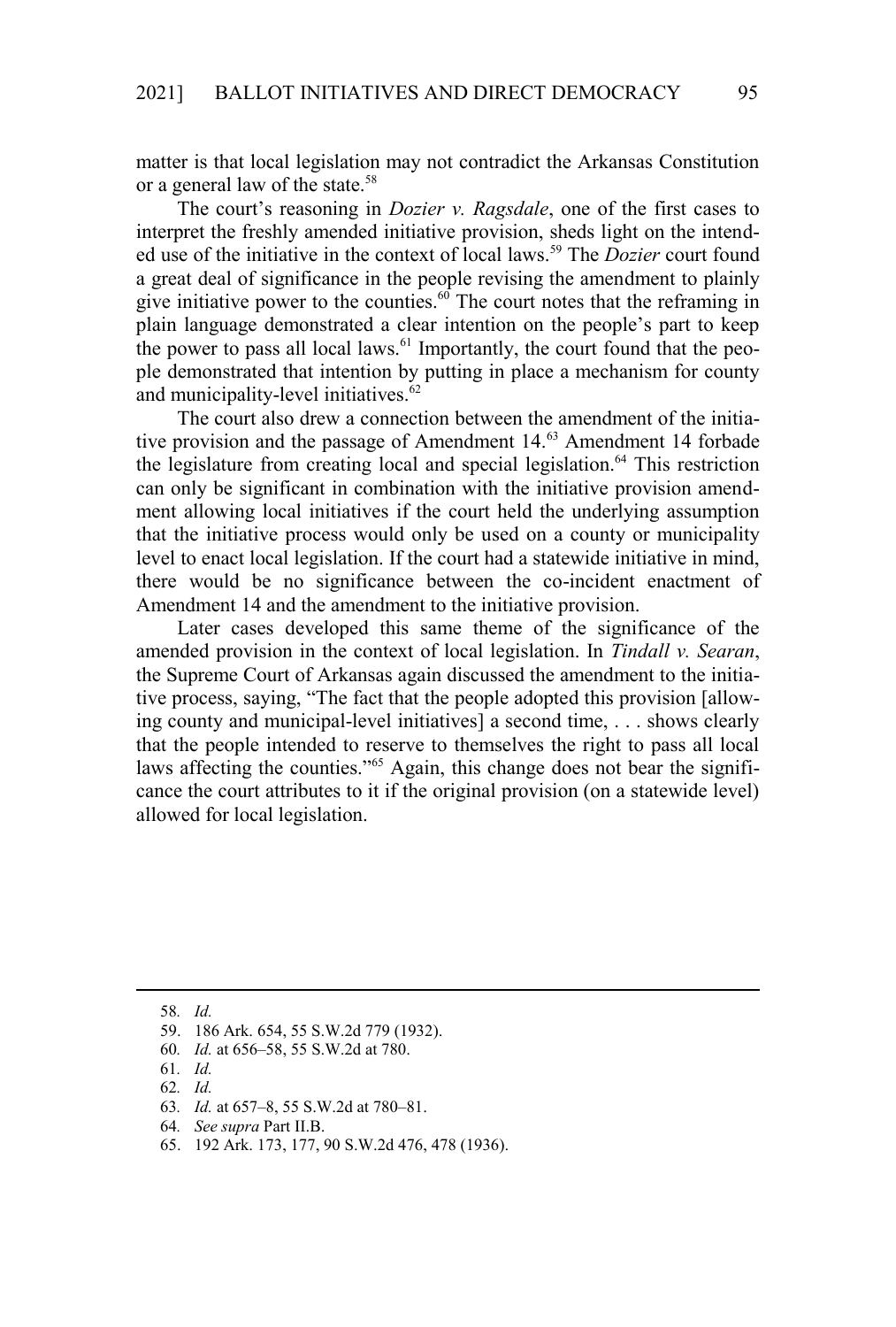### B. Putting It into Practice: Arkansans and the Ballot Initiative in Action

Over the years, Arkansans have used the initiative power many times on a statewide level.<sup>66</sup> A review of ballot titles and election results from 1938 until 2018 shows that initiated acts and amendments have appeared in most general elections,  $67$  and such measures both pass and fail regularly.<sup>68</sup> The initiative has typically been used to enact statewide laws and amendments that apply throughout Arkansas.<sup>69</sup>

There have been some attempts to use statewide ballot initiatives to enact legislation that only applies to specific counties.<sup>70</sup> These have had a surprisingly focused subject matter: there has been a strong connection between local legislation and proposed amendments dealing with gambling.<sup>71</sup> As discussed below, this is the type of controversial subject matter that is particularly problematic at the intersection of ballot initiatives and local legislation.<sup>72</sup> One of the previous gambling amendments naming a specific county has been passed.<sup>73</sup>

It does not appear that anyone has challenged the use of the statewide ballot initiative to enact local legislation, possibly because attempts to use the ballot initiative that way have been fairly rare and no amendment until now has passed over the opposition of the affected locale. Because no one has asked, the question of whether Arkansans have the power to use the initiative this way remains open. The rest of this note attempts to answer that question.

## IV. THE TEXTUAL ARGUMENT: DO ARKANSANS HAVE THE POWER TO ENACT LOCAL LEGISLATION BY STATEWIDE INITIATIVE?

Arkansans' power to enact legislation through the initiative comes directly from Article V, Section I, of the Arkansas Constitution (hereinafter

72*. See infra* Part VI.

73. ARK. CONST. amend. XLVI ("Horse racing and pari-mutuel wagering thereon shall be lawful in Hot Springs, Garland County, Arkansas.").

<sup>66</sup>*. See* Arkansas Secretary of State, Initiatives and Amendments 1938–2018, https://www.sos.arkansas.gov/uploads/elections/Initiatives\_and\_Amendments\_1938-2018 1.pdf (last visited Dec. 16, 2020) (listing nearly one hundred initiated acts and amendments since 1938).

<sup>67</sup>*. Id.*

<sup>68</sup>*. Id.*

<sup>69</sup>*. Id.*

<sup>70</sup>*. See id.* 

<sup>71</sup>*. Id.* (*See, e.g.*, Proposed Amendment 50 of 1956, to permit horse racing and parimutuel wagering in Hot Springs; Proposed Amendment 55 of 1964, to allow wagering in Garland County; Proposed Amendment 4 of 1996, to allow voters in Hot Springs to authorize gambling and to establish a lottery; Proposed Amendment 5 of 2000, to authorize casino gambling in Sebastian, Pulaski, Garland, Miller, Crittenden, and Boone Counties.).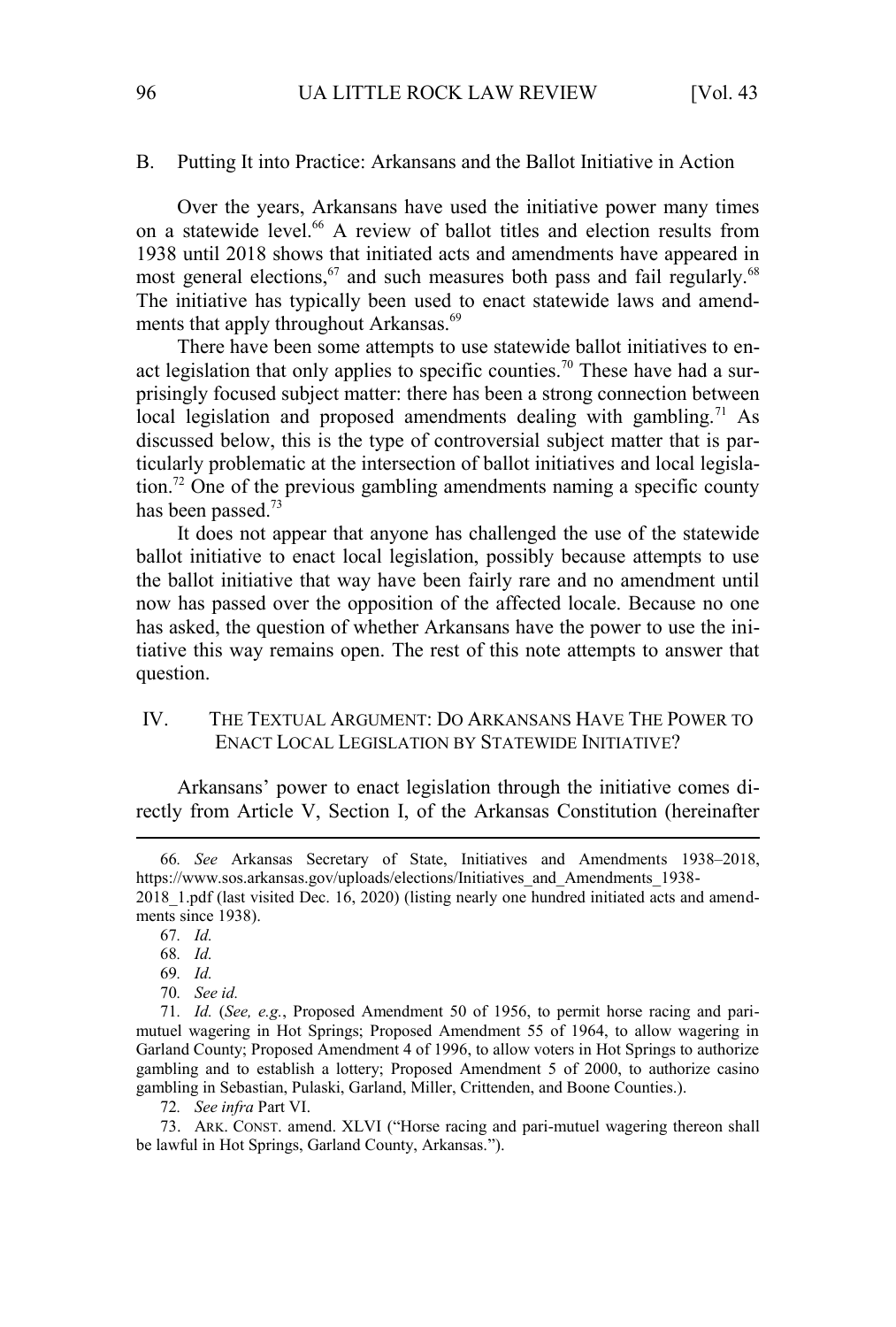the "Initiative and Referendum provision" or "I & R provision"). The I & R provision, though broad, is not all-encompassing. The provision begins with the statement, "The legislative power of the people of this State shall be vested in a General Assembly.<sup> $\tilde{v}^{74}$ </sup> Accordingly, the legislative power is by default vested in the legislature, not the people. The I  $&R$  provision reserves specific, delineated powers to the people, rather than a general legislative power.<sup>75</sup> The effect of the I & R provision is to carve out specific powers reserved to the people, and nothing in the provision implies that the people have reserved any powers beyond those named and described in the provision.<sup>76</sup>

The text of the portion relating to local initiatives supports the idea that the provision intended to leave local legislation to the counties and municipalities. The language authorizing counties and municipalities to utilize the initiative and referendum powers sweeps as broadly as possible: "The initiative and referendum powers of the people are hereby further reserved to the legal voters of each municipality and county as to all local, special and municipal legislation of every character in and for their respective municipalities and counties."<sup>77</sup> The only limitation is that the local legislation cannot contradict the Constitution or a general law of Arkansas.<sup>78</sup>

The wording of this very limitation on subject matter suggests that the I & R provision was drafted with the expectation that local legislation would not be enacted on a statewide level. General laws are by definition not local legislation, $79$  so by including the Constitution in the same phrase as "general laws," the I & R provision as amended assumes that the Constitution will function as generally applicable principles, not a substitute for local legislation. Under the I & R provision, it is barely more difficult to enact a constitutional amendment than a general law.<sup>80</sup> An initiative for a constitutional amendment requires the signature of ten percent of voters, while an initiative for any other type of law requires the signatures of only eight percent.<sup>81</sup> However, any measure, including an initiated amendment to the Constitution, becomes law if it receives a majority of votes cast on that measure.<sup>82</sup> Interpreting the I  $&$  R provision to mean that the people can enact only gen-

<sup>74.</sup> ARK. CONST. art. V, § 1.

<sup>75</sup>*. Id.* ("The first power reserved by the people is the initiative. . . The second power reserved by the people is the referendum.").

<sup>76</sup>*. See id.* 

<sup>77</sup>*. Id.* 

<sup>78</sup>*. Id.* 

<sup>79.</sup> Webb v. Adams, 180 Ark. 713, 716, 23 S.W.2d 617, 619 (1929).

<sup>80</sup>*. See* ARK. CONST. art. V, § 1.

<sup>81</sup>*. Id.* 

<sup>82</sup>*. Id.*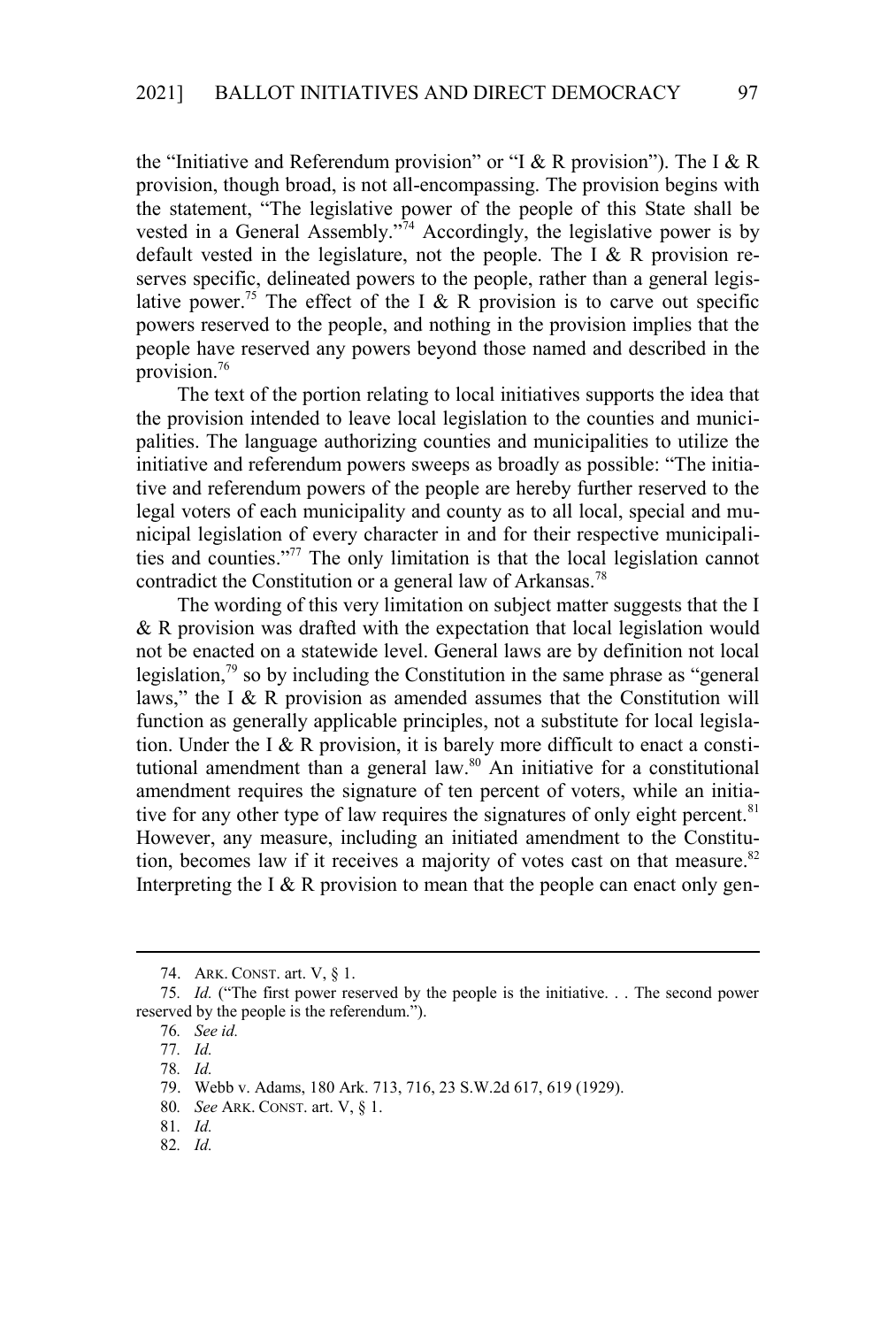eral laws but may freely enact constitutional amendments that function as local legislation would make such a limitation toothless.

The history behind the amendment of the initiative provision also supports the proposition that the text was not intended to convey local legislative power to the people of the state as a whole. As discussed above,  $83$  the I & R provision was amended in response to *Hodges v. Dawdy*. <sup>84</sup> The *Hodges* court based its holding that the original I & R provision did not permit local initiatives in part by reasoning from the premise (based in the language of the provision) that "[t]he  $[I & R$  provision] does not confer power. It reserves it."<sup>85</sup> Therefore, the court reasoned, the I & R provision as originally enacted did not include a local legislation power because the people of each municipality and county did not have any pre-existing legislative power to reserve.<sup>86</sup> However, the court left open that possibility that "the word 'reserve' . . . could be used in a sense which meant a delegation of power."<sup>87</sup>

Evidently, the amendment to the I & R provision after *Hodges* used "reserve" in precisely the sense that the *Hodges* court contemplated as a possibility but rejected in the context of the earlier provision. As it stood after the amendment and to this day, the I & R provision "reserve[s]" the initiative and referendum powers to the voters of the municipalities and counties.<sup>88</sup> Under the *Hodges* court's reasoning, this use of the word "reserve" cannot mean that the voters of the municipalities and counties intended to keep power they already had, and instead must mean that the I & R provision delegates local legislative power to the smaller political units in question. Delegation, as a concept, usually implies that the delegating party has entrusted the task to the delegate, rather than simultaneously maintaining authority or responsibility to complete the same task.

The *Dozier v. Ragsdale* court implicitly followed this same line of reasoning when it interpreted the amendment to the I  $&$  R provision as "show[ing] clearly that [the people] intended to reserve to themselves the right to pass all local laws affecting the counties."<sup>89</sup> If the people's reservation of statewide power included the power to enact local legislation, then the significance of the amendment would not be to ensure the power to enact local legislation. Instead, its significance would only be that the people of the municipalities and counties *also* have the power to enact certain legislation. Accordingly, the amendment of the I &  $\hat{R}$  provision constituted a dele-

85*. Id.* at 595, 149 S.W. at 660.

<sup>83</sup>*. See supra* Part III.

<sup>84. 104</sup> Ark. 583, 149 S.W. 656 (1912).

<sup>86</sup>*. Id.* 

<sup>87</sup>*. Id.* at 595, 149 S.W. at 661.

<sup>88.</sup> ARK. CONST. art. V, § 1.

<sup>89. 186</sup> Ark. 654, 655–57, 55 S.W.2d 779, 780 (1932).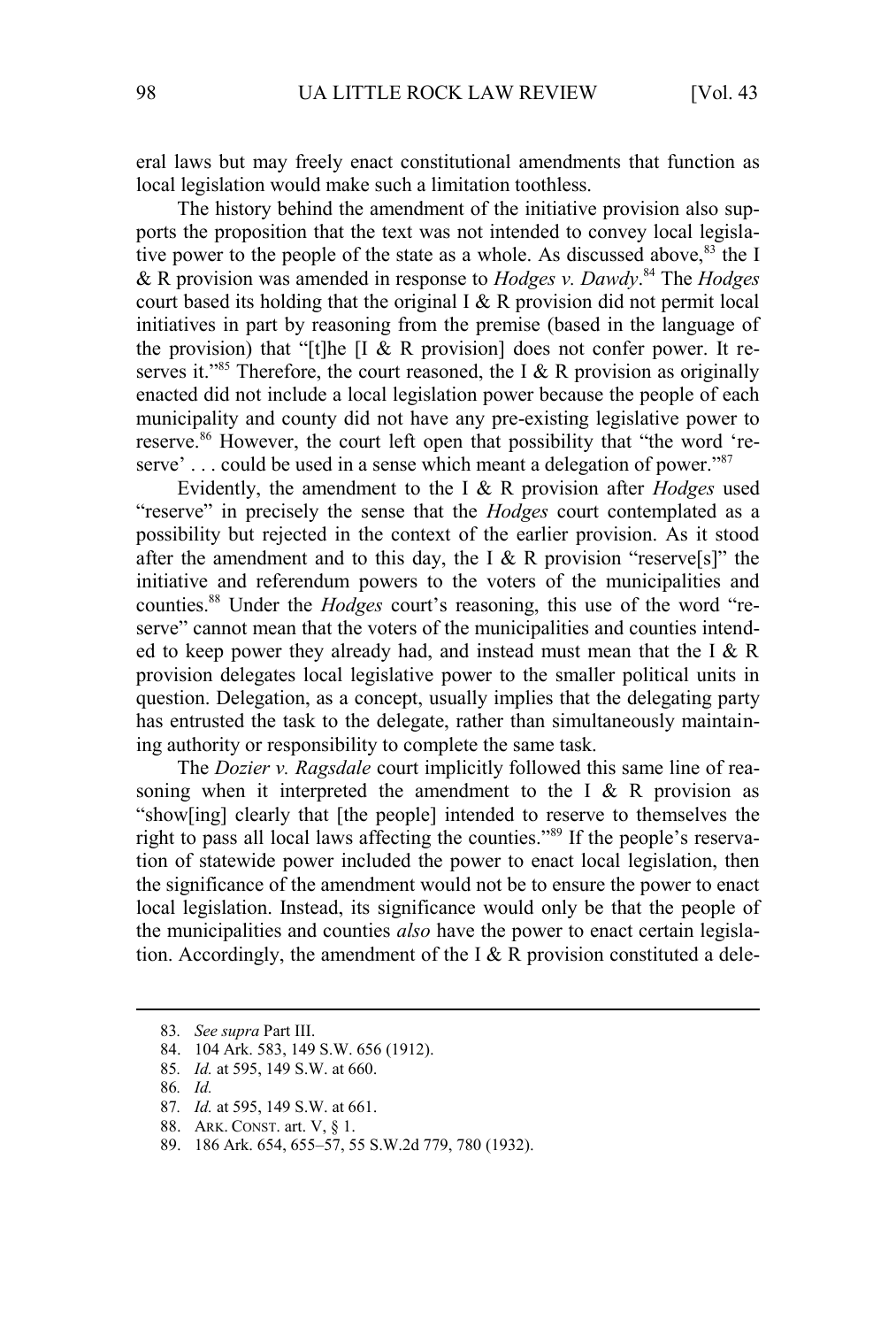gation of local legislative authority to the counties and municipalities, rather than simply an additional way to pass local legislation.

## V. THE POLICY ARGUMENT: SHOULD ARKANSANS ENACT LOCAL LEGISLATION BY STATEWIDE INITIATIVE?

Regardless of whether or not Arkansans in fact reserved the power to enact local legislation through the statewide initiative process, there are compelling reasons not to use this method of legislating. Flaws common to the initiative process at any level make it uniquely unsuited for enacting local legislation.

To begin with, initiatives are frequently used to address controversial topics, making the resulting legislation unusually inflammatory.<sup>90</sup> The history of ballot initiatives in Arkansas is illustrative of the unintended consequences this phenomenon can have when a statewide initiative undertakes to enact local legislation.<sup>91</sup> Gambling, one of the most controversial topics Arkansas ballot initiatives has addressed consistently, has historically been tied to attempted local legislation.<sup>92</sup> When statewide initiatives impose particular controversial regulations on a subset of the state (regardless of whether that portion wants it), the process should increase concern over the specter of the "tyranny of the majority" already raised by direct democracy.<sup>93</sup>

Relatedly, voters will inevitably have varying degrees of interest in a particular measure.<sup>94</sup> This circumstance is known as the "intensity problem."<sup>95</sup> The intensity problem, though a concern in any exercise of direct democracy, is exacerbated by the use of a statewide initiative to enact local legislation.<sup>96</sup> Local legislation by definition applies only to part of the state, so the portion of the population living in that area will automatically have a greater interest than the rest of the state, while the remaining population will

<sup>90.</sup> Staszewski, *supra* note 21, at 396–97 ("The 2000 elections . . . placed directly before voters the issues of school vouchers, physician-assisted suicide, same-sex marriage and other gay and lesbian rights, gun control, campaign finance reform, bilingual education, gambling, medical use of marijuana, and sentencing for drug offenders, as well as . . . tax reform and environmental policy.").

<sup>91</sup>*. See infra* Part VI.

<sup>92</sup>*. See infra* notes 116–19 and accompanying text.

<sup>93</sup>*. See* Staszewski, *supra* note 21, at 401–06.

<sup>94.</sup> Sherman J. Clark, *Commentary: A Populist Critique of Direct Democracy*, 112 HARV. L. REV. 434, 450–51 (1998).

<sup>95</sup>*. Id.* ("The paradigmatic case of the intensity problem is that of a relatively apathetic majority prevailing over a significant minority with a great stake in the issue at hand.").

<sup>96</sup>*. See generally* Dennis C. Mueller, et al., *Solving the Intensity Problem in Representative Democracy*, *in* ECONOMICS OF PUBLIC CHOICE 54 (Robert D. Leiter & Gerald Sirkin eds., 1975), for a fuller discussion of the intensity problem in both direct and representative democracy, with a particular emphasis on the effects of geographical interests and representation.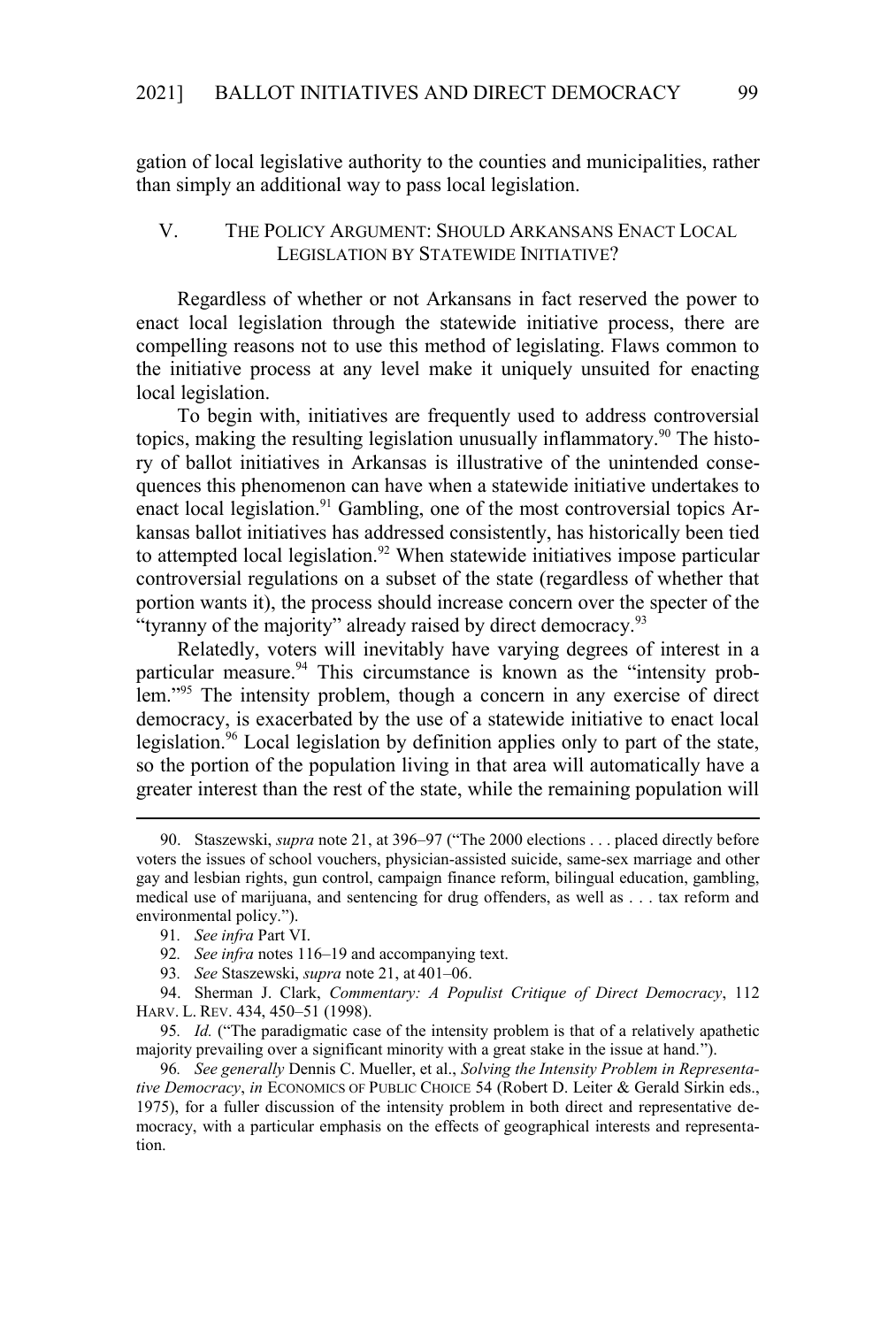have a correspondingly diminished interest. In short, such a process by its very nature amplifies the intensity problem beyond rescue.

The same circumstance opens the door to an unusual abuse: the people of the state can "pawn off" the immediate downsides of a piece of legislation onto a portion of the state, while the rest of the people reap only the benefits. Even if people disagree over the degree to which a measure has downsides, as in the case of the casino licensing amendment, people do not necessarily want to force a change on a specific group of people that does not want it. The people who would not choose to impose a measure on unwilling recipients are left in the dark because the entire state votes on initiative measures at once.<sup>97</sup> Someone who, knowing that the county opposed the law, would vote against a local law enacted at the state level might vote for the same law under the impression that "most people" would want whatever the proposed change was. Such a voter would not find out until after the vote that the county in question would not have chosen to enact that legislation.

The lack of political accountability in initiatives and the difficulty of amending an initiated measure hinder any potential response to local conditions following the election. First, there is no inherent political accountability to prevent abuses of the initiative process.<sup>98</sup> Voters are not up for reelection, nor do they necessarily have an interest in keeping a minority of the state happy, even if the majority does not particularly care about the outcome.<sup>99</sup> The checks and balances vital to our form of government disappear almost entirely in the context of initiatives, leaving portions of the state vulnerable to majoritarian tyranny influenced by special interest groups.<sup>100</sup>

Furthermore, initiated acts, particularly amendments to the Constitution, are difficult to amend or repeal. In the case of all initiated legislation besides constitutional amendments, measures can be amended or repealed only by another vote on another initiative, or by a two-thirds vote of the relevant legislative body.<sup>101</sup> In the case of local legislation, even if originally enacted on a statewide level, the General Assembly is limited to amending the law to make it a general law or repealing it altogether.<sup>102</sup> Either option still requires a two-thirds majority.<sup>103</sup>

<sup>97</sup>*. See* ARK. CONST. art. V, § 1 ("All measures initiated by the people . . . shall be submitted only at the regular elections.")

<sup>98.</sup> Staszewski, *supra* note 21, at 398.

<sup>99</sup>*. See* Clark, *supra* note 94, at 450–51.

<sup>100</sup>*. See* Staszewski, *supra* note 21, at 421, 436.

<sup>101.</sup> ARK. CONST. art. V, § 1.

<sup>102.</sup> ARK. CONST. amend. XIV; Hall v. Ragland, 276 Ark. 350, 358, 635 S.W.2d 228, 233 (1982).

<sup>103.</sup> ARK. CONST. art. V, § 1.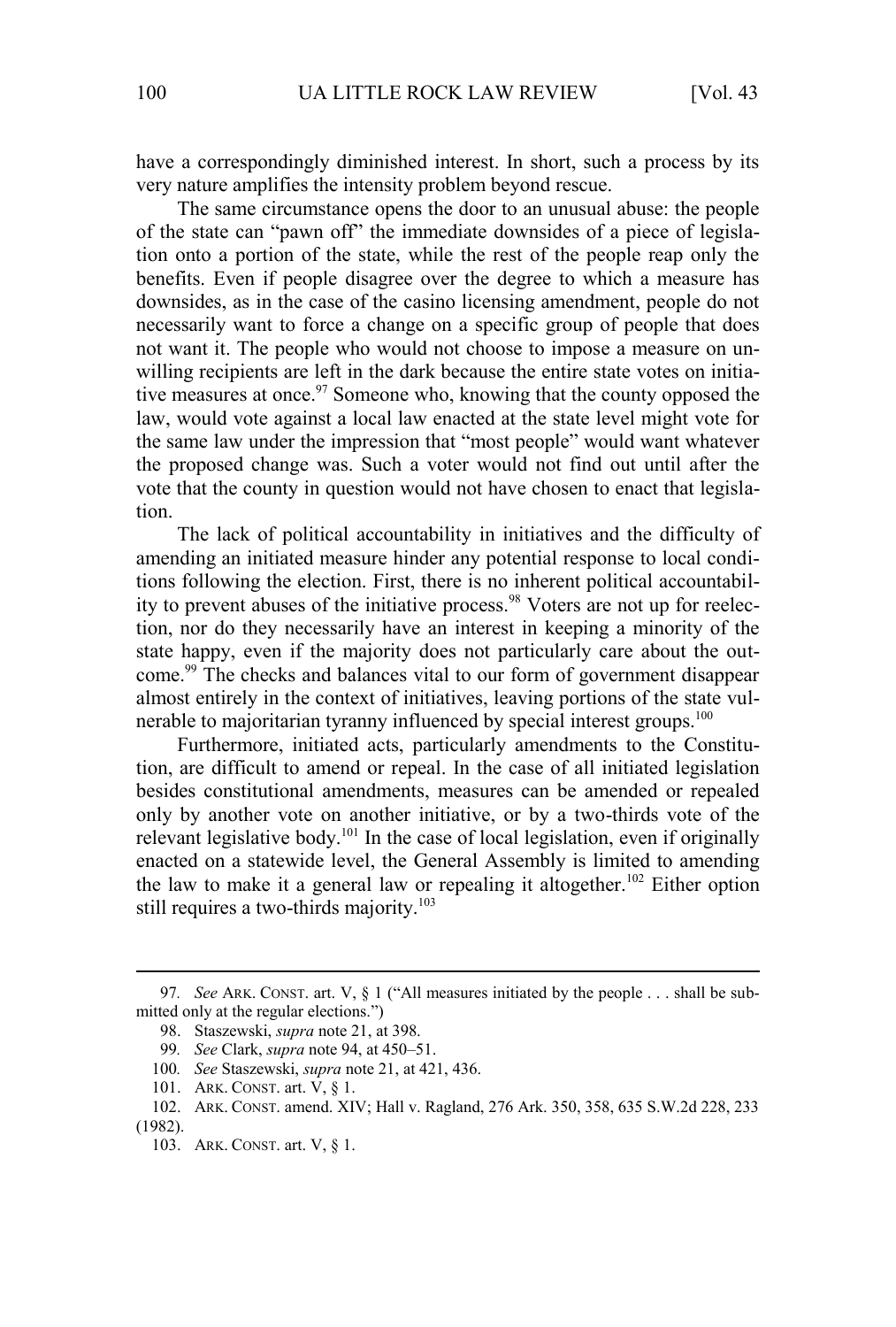For constitutional amendments, the legislature has no direct way to change the initiated amendment.<sup>104</sup> A majority of the legislature may approve a proposed amendment to the Constitution for submission to the voters, but the legislature may refer no more than three proposed amendments in any given election.<sup>105</sup> As with other legislation, voters can repeal or even make slight adjustments to the initiated amendment only by amending the Constitution once again.

This situation is particularly problematic given the circumstances under which voters adopt or reject initiatives. Typical voters, unlike legislators, do not spend extensive time debating and considering proposed legislation.<sup>106</sup> In fact, in its emphasis on making sure that the ballot title and popular name of the measure are sufficient, the Supreme Court of Arkansas has acknowledged that voters may consider an initiative for the first time in the ballot  $box$ <sup>107</sup>

Consider this process in a situation like Amendment 100, which is too long and detailed to include in its entirety on a ballot. When voters were presented with the proposed amendment in the ballot box, this is what they saw:

An amendment to the Arkansas Constitution to require that the Arkansas Racing Commission issue licenses for casino gaming to be conducted at four casinos in Arkansas, being subject to laws enacted by the General Assembly in accord with this amendment and regulations issued by the Arkansas Racing Commission ("Commission"); defining "casino gaming" as dealing, operating, carrying on, conducting, maintaining, or exposing for play any game played with cards, dice, equipment, or any mechanical, electromechanical, or electronic device or machine for money, property, checks, credit, or any representative value, as well as accepting wagers on sporting events; providing that individuals under 21 are prohibited from engaging in casino gaming; providing that the Commission shall issue four casino licenses, one to Southland Racing Corporation

<sup>104.</sup> The I & R Provision's requirement that "[n]o measure approved by a vote of the people shall be amended or repealed" except by a two-thirds vote of the relevant legislative body, combined with its definition of measure, which includes constitutional amendments, can possibly be read as affirmatively conveying power to the legislature to amend an initiated amendment. The Supreme Court of Arkansas, however, has rejected this reading as "inconceivable." Ark. Game & Fish Comm'n v. Edgmon, 218 Ark. 207, 209–11, 235 S.W.2d 554, 556–57 (1951).

<sup>105.</sup> ARK. CONST. art. IXX, § 22.

<sup>106</sup>*. See* Staszewski, *supra* note 21, at 398 ("Those structural safeguards [of representative democracy] are designed to encourage careful deliberation and reasoned decisionmaking [sic] in the legislative process.").

<sup>107</sup>*. See* Cox v. Daniels, 374 Ark. 437, 443, 228 S.W.3d 591, 595 (2008) ("[T]he ultimate issue is whether the voter, while inside the voting booth, is able to reach an intelligent and informed decision for or against the proposal and understands the consequences of his or her vote based on the ballot title.").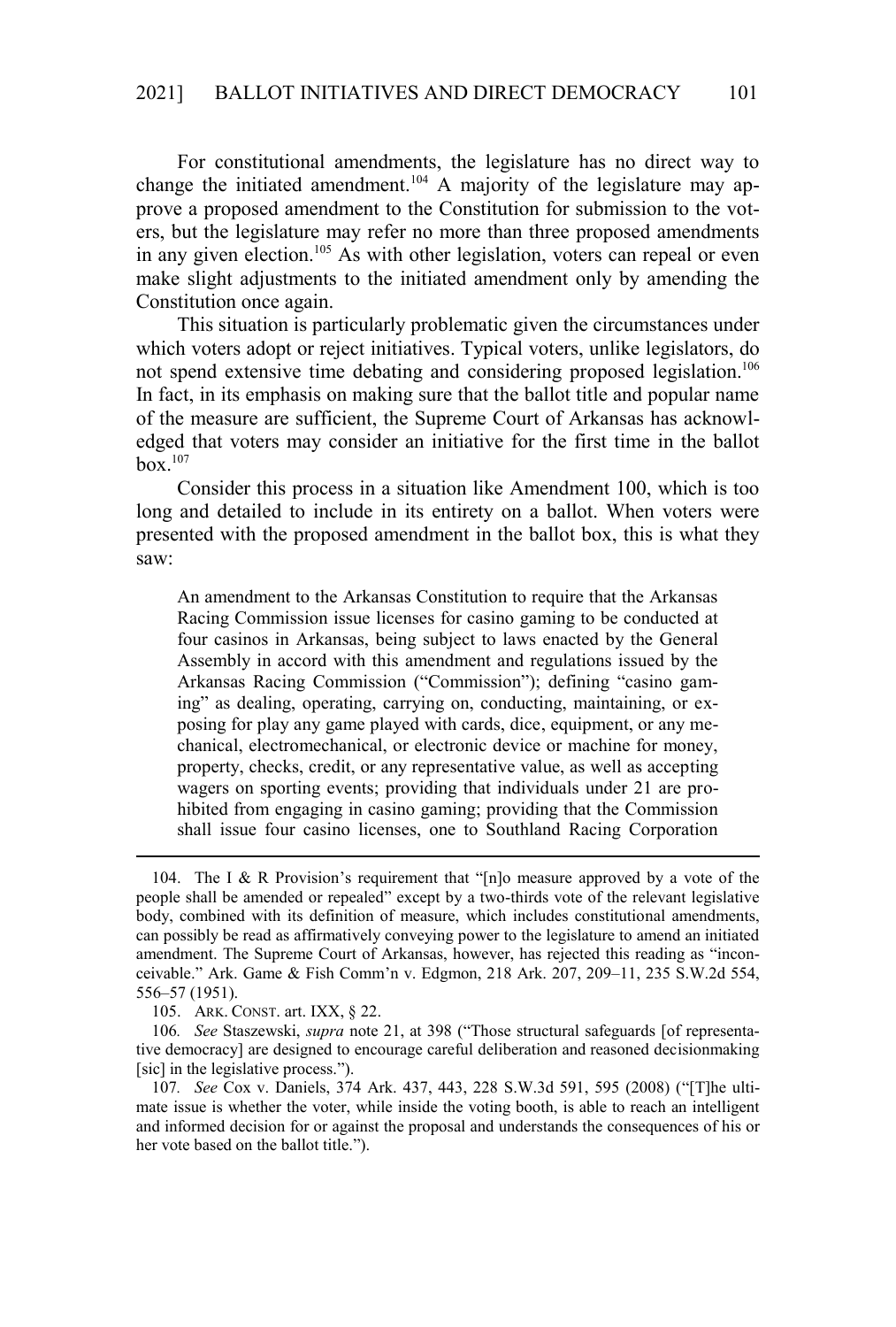("Southland") for casino gaming at a casino to be located at or adjacent to Southland's greyhound track and gaming facility in Crittenden County, one to Oaklawn Jockey Club, Inc. ("Oaklawn") to require casino gaming at a casino to be located at or adjacent to Oaklawn's horse track and gaming facility in Garland County, one to an applicant to require casino gaming at a casino to be located in Pope County within two miles of Russellville, and one to an applicant to require casino gaming at a casino to be located in Jefferson County within two miles of Pine Bluff; providing that upon receiving a casino license, licensees will be required to conduct casino gaming for as long as they have a casino license providing that Southland and Oaklawn do not have to apply for a license and will automatically receive a casino license upon the Commission adopting rules and regulations to govern casino gaming; providing that the Commission shall require all applicants for the two remaining casino licensees, one in Pope County and one in Jefferson County to pay an application fee, demonstrate experience in conducting casino gaming, and submit either a letter of support from the county judge or a resolution from the county quorum court in the county where the casino would be located and, if the proposed casino is to be located within a city, a letter of support from the mayor of that city; providing that the Commission shall regulate all casino licensees; defining "net casino gaming receipts" as casino gaming receipts less amounts paid out or reserved as winnings to casino patrons; providing that for each fiscal year, a casino licensee's net casino gaming receipts are subject to a net casino gaming receipts tax of 13% on the first \$150,000,000 of net casino gaming receipts or any part thereof, and 20% on net casino gaming receipts exceeding \$150,000,001 or any part thereof; providing that no other tax, other than the net casino gaming receipts tax, may be imposed on gaming receipts or net casino gaming receipts; providing that the net casino gaming receipts tax shall be distributed 55% to the State of Arkansas General Revenue Fund, 17.5% to the Commission for deposit into the Arkansas Racing Commission Purse and Awards Fund to be used only for purses for live horse racing and greyhound racing by Oaklawn and Southland, as the case may be, 8% to the county in which the casino is located, and 19.5% to the city in which the casino is located, provided that if the casino is not located within a city, then the county in which the casino is located shall receive the 19.5%; permitting casino licensees to conduct casino gaming on any day for any portion of all of any day; permitting casino licensees to sell liquor or provide complimentary servings of liquor during all hours in which the casino licensees conduct casino gaming only for on-premises consumption at the casinos and permitting casino licensees to sell liquor or provide complimentary servings of liquor without allowing the residents of a dry county or city to vote to approve the sale of liquor; providing that casino licensees shall purchase liquor from a licensed Arkansas wholesaler; permitting shipments of gambling devices that are duly registered, recorded, and labeled in accordance with federal law into any county in which casino gaming is authorized; de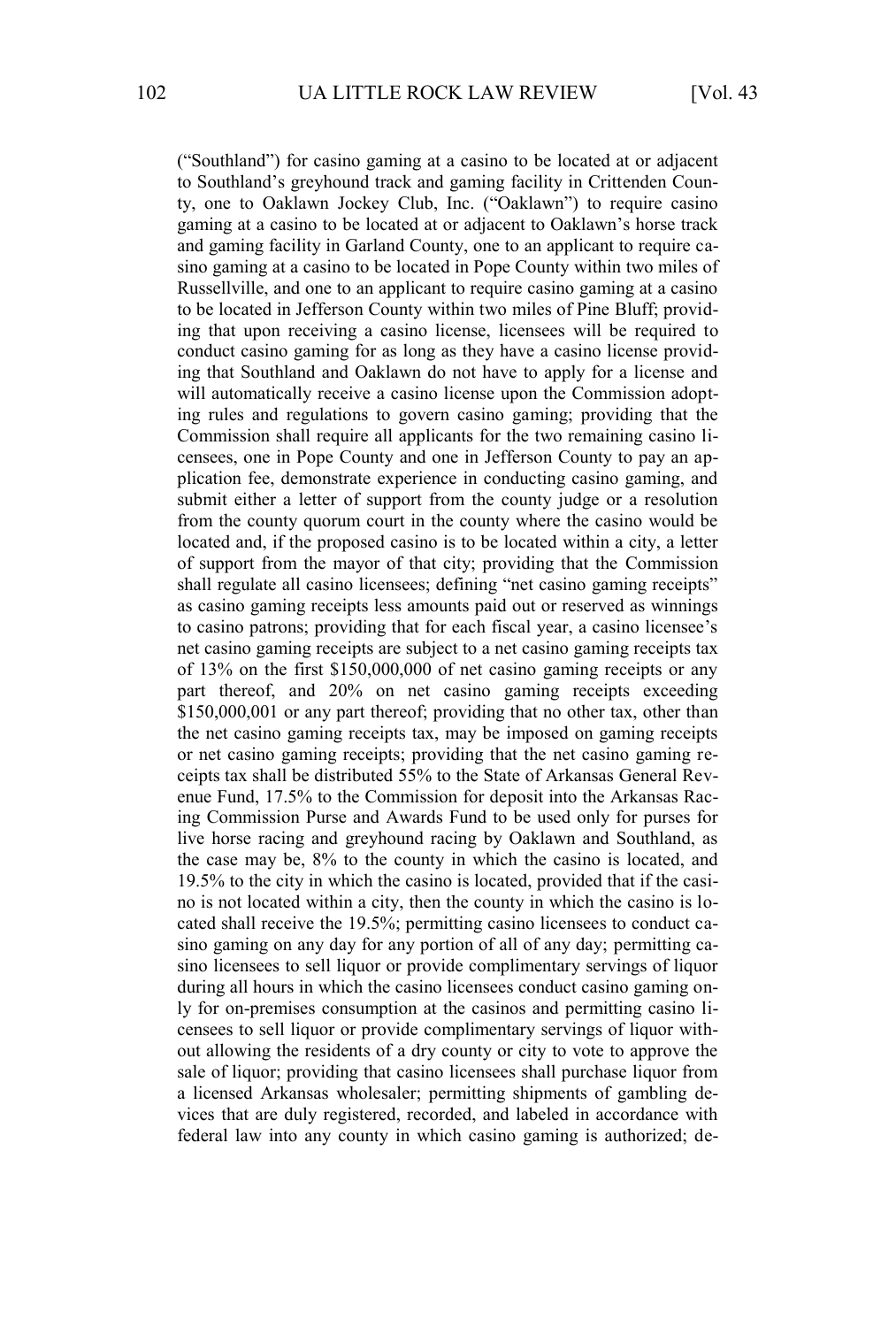claring that all constitutional provisions, statutes, and common law of the state that conflict with this amendment are not to be applied to this Amendment.<sup>108</sup>

Expecting typical voters either to have a detailed knowledge of a proposal ahead of time or take in all this detail during the brief time in the ballot box strains credulity. In particular, voters have little incentive from a purely personal perspective to be familiar with the details of a proposal when the details do not necessarily affect them directly. Yet local legislation voted on at a state level creates this very situation.

Real-life dynamics of ballot initiatives, as opposed to their mythical status as direct expressions of the people's will, exacerbate the problems outlined above. Actual events cast serious doubts on the idea that ballot initiatives can avoid the influence of well-monied interest groups, the influence that concerned the original adopters of initiative provisions.<sup>109</sup>

Instead, ballot initiatives usually get to the ballot through the efforts of interest groups with a particular angle.<sup>110</sup> Those interest groups are motivated to write the proposed initiatives in a way that favors the group as much as possible while still passing the popular vote.<sup>111</sup> The initiative process does not have a debate or amendment stage—instead, the petition must be circulated with the full text of the proposal as it will be certified.<sup>112</sup> Voters who favor the general idea of a particular initiative enough to vote for it but would choose different details for enacting it have no opportunity to try to make those adjustments.

After an initiative has become law, it is very difficult to undo or amend.<sup>113</sup> The petition process is difficult, lengthy, and expensive for both sides, with some campaigns drawing millions of dollars to support the initiative process and promotion.<sup>114</sup> Resources can make all the difference in the

111*. See* Staszewski, *supra* note 21, at 422.

<sup>108.</sup> Knight v. Martin, 2018 Ark. 280, 2–3, 556 S.W.3d 501, 504–05. Contrast this ballot title with the only other amendment to name a particular county, the entire text of which is as follows: "Horse racing and pari-mutuel wagering thereon shall be lawful in Hot Springs, Garland County, Arkansas, and shall be regulated by the General Assembly." ARK. CONST. amend. XLVI.

<sup>109</sup>*. See* DiPippa, *supra* note 22, at 481–82.

<sup>110</sup>*. See* Staszewski, *supra* note 21, at 420–21. Julian Eule provides an extreme example of a petroleum company that opposed a citizens' initiative with one of its own that tried to "mandate onshore drilling" but "incredibly appeared to oppose offshore drilling." Eule, *supra* note 15, at 1517–18.

<sup>112.</sup> ARK. CONST. art. V, § 1 ("[E]very such petition shall include the full text of the measure so proposed.").

<sup>113</sup>*. Supra* notes 101–05 and accompanying text.

<sup>114</sup>*. See* DiPippa, *supra* note 22, at 481; *see also* Arkansas Ethics Commission, *Local-Option/Ballot/Legislative Question Committee Filings*, ARKANSAS ETHICS COMMISSION,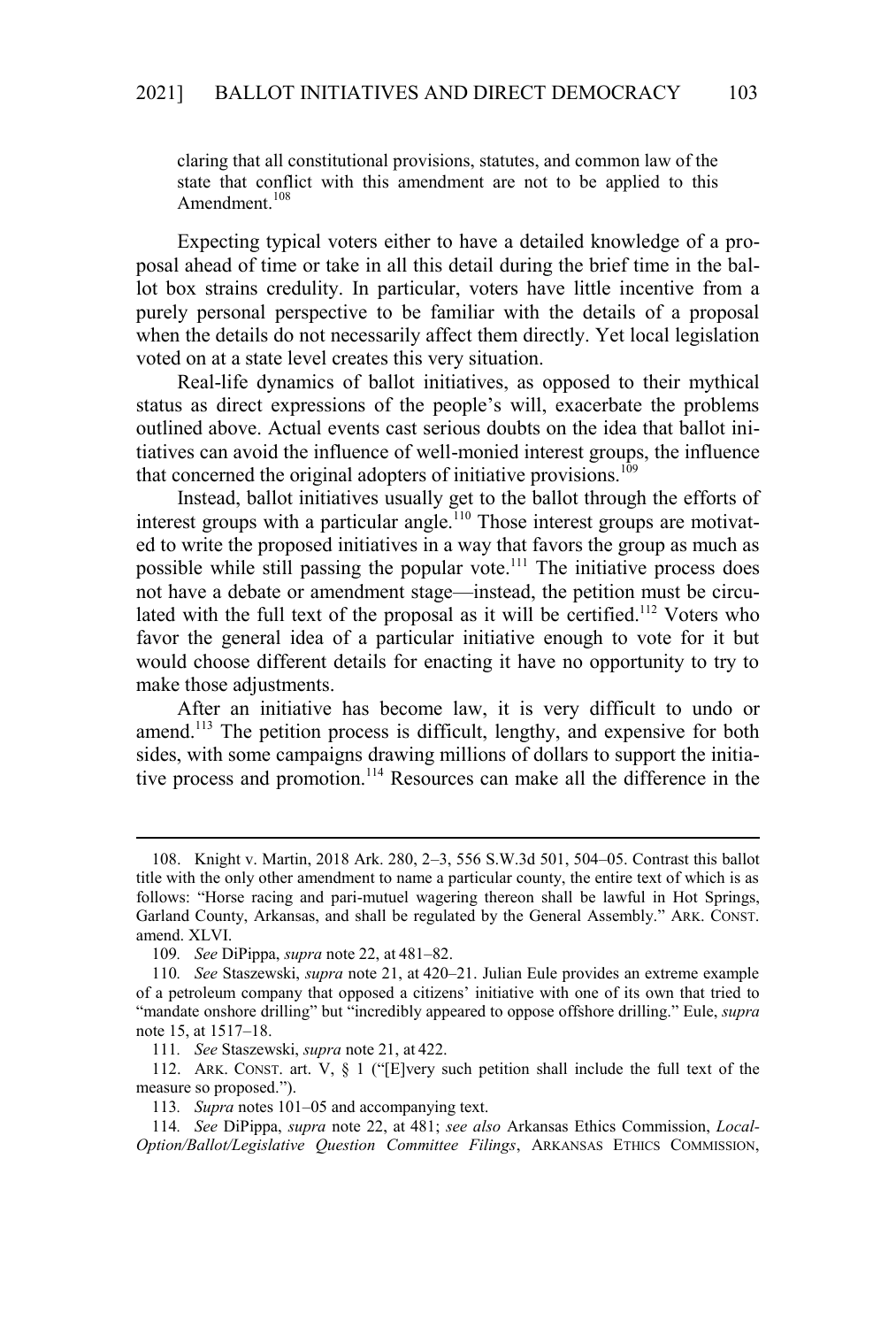outcome of a particular initiative.<sup>115</sup> Concerned voters may be left to the mercy of the interest groups with the necessary resources to push legislation through this cumbersome mode of enactment. All these considerations underlie the question of whether Amendment 100 was validly enacted by the voters of Arkansas.

## VI. IN CONTEXT: THE VALIDITY OF AMENDMENT 100

To determine whether Amendment 100 was enacted through a valid initiative, the first question to answer is whether it is in fact local legislation. On its own terms, Amendment 100 applies only to four counties out of the entire state.<sup>116</sup> While the Garland and Crittenden County licenses were clearly intended to attach to the existing gambling facilities in those counties, Jefferson and Pope Counties do not appear to have particular characteristics that make them better suited to the purposes of the act than any number of other counties.<sup>117</sup> Accordingly, the amendment arbitrarily singles those counties out for different treatment without justification. The analysis does not even require an inquiry into the effect of the legislation to determine whether it is local or not because it is local on its face.

The policy reasons laid out above for not enacting local legislation through a statewide initiative are highlighted in the circumstances surrounding Amendment 100's enactment. Gambling has been a hotly contested topic in Arkansas for years.118 Although Arkansas voters have rejected proposals to legalize various forms of gambling before, the state as a whole is apparently ready to accept casino gaming, at least in the form in which Amendment 100 presented the option.<sup>119</sup> Pope County, however, soundly

118*. See supra*, note 117, for a sampling of proposed amendments that would have allowed casinos to operate in various parts of Arkansas.

http://www.arkansasethics.com/filings/ (last visited Oct. 27, 2019) (providing required filings listing campaign contributions to committees).

<sup>115</sup>*. See* DiPippa, *supra* note 22, at 481–85.

<sup>116.</sup> ARK. CONST. amend. C, § 4, cl (i)–(j).

<sup>117</sup>*. See generally id.* (providing no explanation for why Jefferson or Pope County was chosen). This conclusion is further supported by the fact that numerous other counties have been included in similar proposed amendments. *See, e.g.*, Lange v. Martin, 2016 Ark. 337, 500 S.W.3d 154 (dealing with proposed amendment to license casinos in Boone, Miller, and Washington Counties); Walmsley v. Martin, 2012 Ark. 370, 423 S.W.3d 587 (same in Pulaski, Miller, Franklin, and Crittenden Counties); Stilley v. Priest, 341 Ark. 329, 16 S.W.3d 251 (2000) (same in Sebastian, Pulaski, Garland, Miller, Crittenden, and Boone Counties); Scott v. Priest, 326 Ark. 328, 932 S.W.2d 746 (1996) (same in Boone, Garland, Chicot, Pulaski, and Miller Counties).

<sup>119.</sup> Arkansas Secretary of State, *Issues*, 2018 GENERAL ELECTION AND NON-PARTISAN JUDICIAL RUNOFF RESULTS FOR ARKANSAS, https://results.enr.clarityelections.com /AR/92174/Web02-state.216038/#/ (last updated June 6, 2019, 10:09 AM).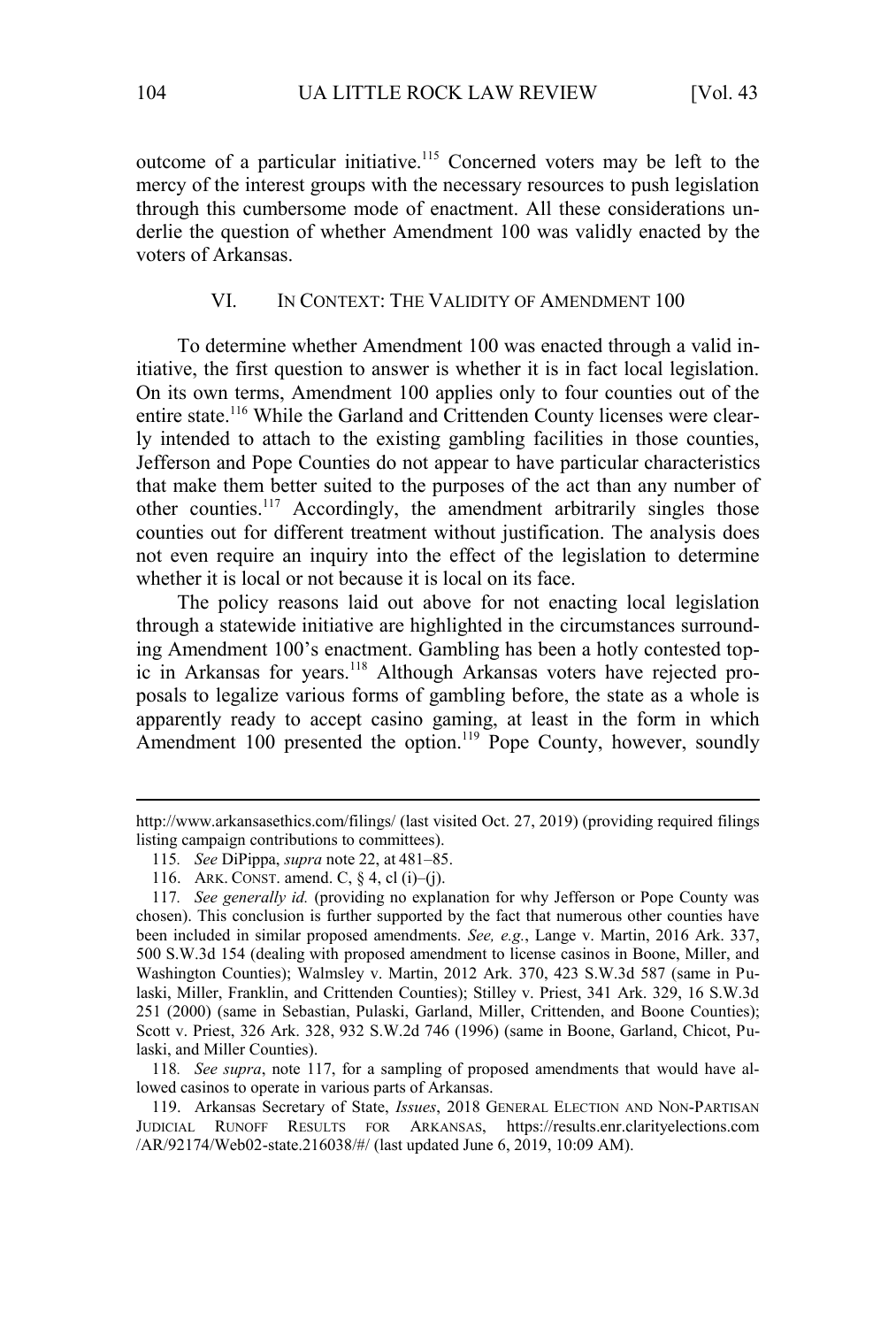rejected the measure in the  $2018$  election.<sup>120</sup> Gambling is a divisive topic in Arkansas, and the "take-it-or-leave-it" nature of a ballot measure makes it all too easy to force, unwittingly or otherwise, the consequences of a controversial decision squarely onto an unwilling recipient.

The difficulty of amending an initiated provision may have exacerbated the turmoil over the past year. For example, neighboring Johnson County expressed an interest in having the casino instead of Pope County, since Pope County residents are fighting it.<sup>121</sup> Pope County, though, is now enshrined in the state constitution as one of only four places in the state that can legally have a casino.<sup>122</sup> There is no simple way to make a change to that provision. Both sides are thus stuck battling because of what was surely a tactical error in the casino proponents' drafting—it is hard to believe that the would-be casino operators *want* to have to fight the county tooth and nail for the necessary support for their license applications when neighboring counties are ready to welcome a casino.

Finally, Amendment 100 is the epitome of the "monied interest" concerns. It is no secret that casinos were behind the push to get the initiative on the ballot. Potential casino operators poured money into promoting the measure as well as actually getting the measure through logistically.<sup>123</sup> In contrast, the opposition to the measure was strongest in Pope County, but the groups fighting the provision were very low on resources.<sup>124</sup> Here we have a clear instance of a well-funded, very interested party using the ballot

123*. See* Arkansas Ethics Commission, *Local-Option/Ballot/Legislative Question Committee Filings*, ARKANSAS ETHICS COMMISSION, http://www.arkansasethics.com (last visited Oct. 27, 2019). The three main ballot committees in support of Amendment 100 (then "Issue 4"), Driving Arkansas Forward, It's Our Turn, and Jobs for Pope County, received total contributions of \$7,052,830.00, \$2,629,426.65, and \$70,000.00 respectively. *Id.* 

124*. Id.* In contrast to the above, Family Council Action Committee BCQ, Ensuring Arkansas' Future, and Citizens for a Better Pope County a/k/a Citizens for Local Choice, the ballot committees opposing the amendment, received \$1,600.00, \$4,600.00, and \$5,215.00 respectively. Vote No on Issue 4, Inc., also registered as a ballot committee opposing the amendment and reported \$150,300.00 in contributions but did not report any expenditures as of the election. *Id.*

<sup>120.</sup> Arkansas Secretary of State, *2018 General Election Results for Pope County, Arkansas*, https://results.enr.clarityelections.com/AR/Pope/92233/Web02.221448/#/ (last updated Nov. 16, 2018, 4:19 PM).

<sup>121.</sup> Max Brantley, *Now Comes the Promised Effort to Move a Casino from Pope to Johnson County. Lawsuit to Come.*, ARKANSAS TIMES: ARKANSAS BLOG (Feb. 26, 2019, 12:56 AM), https://arktimes.com/arkansas-blog/2019/02/26/now-comes-the-promised-effortto-move-a-casino-from-pope-to-johnson-county-lawsuit-to-come. The referenced bill failed approximately a month later. Arkansas State Legislature, *Bill Status History of HB1563*, http://www.arkleg.state.ar.us/assembly/2019/2019R/Pages/BillInformation.aspx?measureno= HB1563 (last visited Oct. 25, 2019).

<sup>122.</sup> The locations are limited even further than the named counties. It is not just Pope County as a whole that is one of only four acceptable places; the Amendment requires that the casino be within two miles of the county seat. ARK. CONST. amend.  $C$ ,  $\S$  4, cl. (k).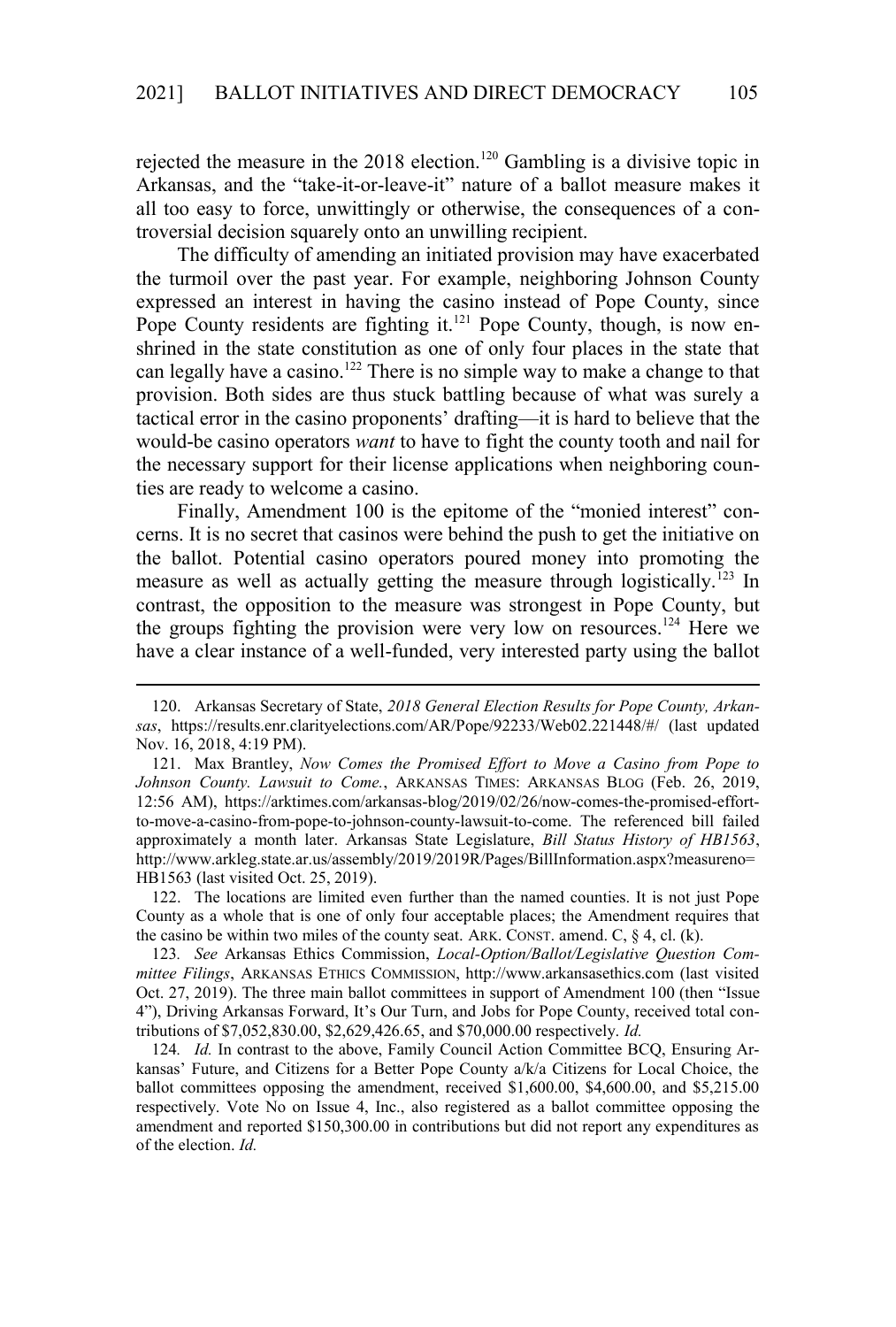initiative to push through a measure that strongly favors casinos. Coupled with the amendment's localized effect, these factors have turned the amendment into poison for Pope County's local government.<sup>125</sup>

## A. What This Note Is *Not* Arguing

This article is not arguing that the subject matter of Amendment 100 as a constitutional amendment is somehow in and of itself unconstitutional. It is a well-established principle that any amendment to a constitution automatically amends any portion of the existing constitution that is contrary to the amendment.<sup>126</sup> Furthermore, Amendment 100 explicitly states that any conflicting provisions of the Constitution or other laws are voided by the amendment.<sup>127</sup> If validly enacted, then, Amendment 100 abrogates any contradictory provisions and must be "constitutional." The question is whether the people of Arkansas reserved to themselves the power to enact Amendment 100 in the particular manner set forth in the I  $\&$  R provision.

Amendments must be enacted according to set procedures; this principle underlies provisions like the I & R provision,<sup>128</sup> which lays out one way to amend the Constitution.<sup>129</sup> By extension, then, if a measure is enacted out of accord with the prescribed procedures, it is invalid.<sup>130</sup> Otherwise there would be no point in establishing any procedures at all. The people, like the legislature, must follow the guidelines set forth in the Constitution; "it is fundamental that the people, themselves, are bound by their own Constitution."<sup>131</sup>

Similar uncontroversial limitations extend to the people's power to enact measures on particular subject matter. For example, in *Donovan v. Priest* the Supreme Court of Arkansas struck down a proposed measure on the grounds that it was an attempt to indirectly propose an amendment to the Constitution of the United States.<sup>132</sup> In coming to that conclusion, the court

128*. See supra* Part III.

<sup>125</sup>*. See supra* Part I.

<sup>126.</sup> Hodges v. Dawdy, 104 Ark. 583, 591, 149 S.W. 656, 659 (1912) ("The amendment being the last expression of the popular will in shaping the organic law of the State, all provisions of the Constitution which are necessarily repugnant thereto must, of course, yield, and all others remain in force.").

<sup>127.</sup> ARK. CONST. amend. C, § 10.

<sup>129.</sup> Other provisions govern additional procedures for amending the Arkansas Constitution and specify the procedures that must be followed in those instances. *See, e.g.*, ARK. CONST. art. IXX, § 22; ARK. CONST. amend. LXX, § 2.

<sup>130</sup>*. See Martin v. Humphrey*, 2018 Ark. 295, at 8, 558 S.W.3d 370, 376 (holding an attempted referred amendment unconstitutional because it did not comply with article IXX, section 22 of the Arkansas Constitution).

<sup>131.</sup> Moore v. Brown, 165 S.W.2d 657, 659 (Mo. 1942) (citing 1 COOLEY ON CONSTITUTIONAL LIMITATIONS 81 (8<sup>th</sup> ed.)).

<sup>132. 326</sup> Ark. 353, 371, 931 S.W.2d 119, 119 (1996).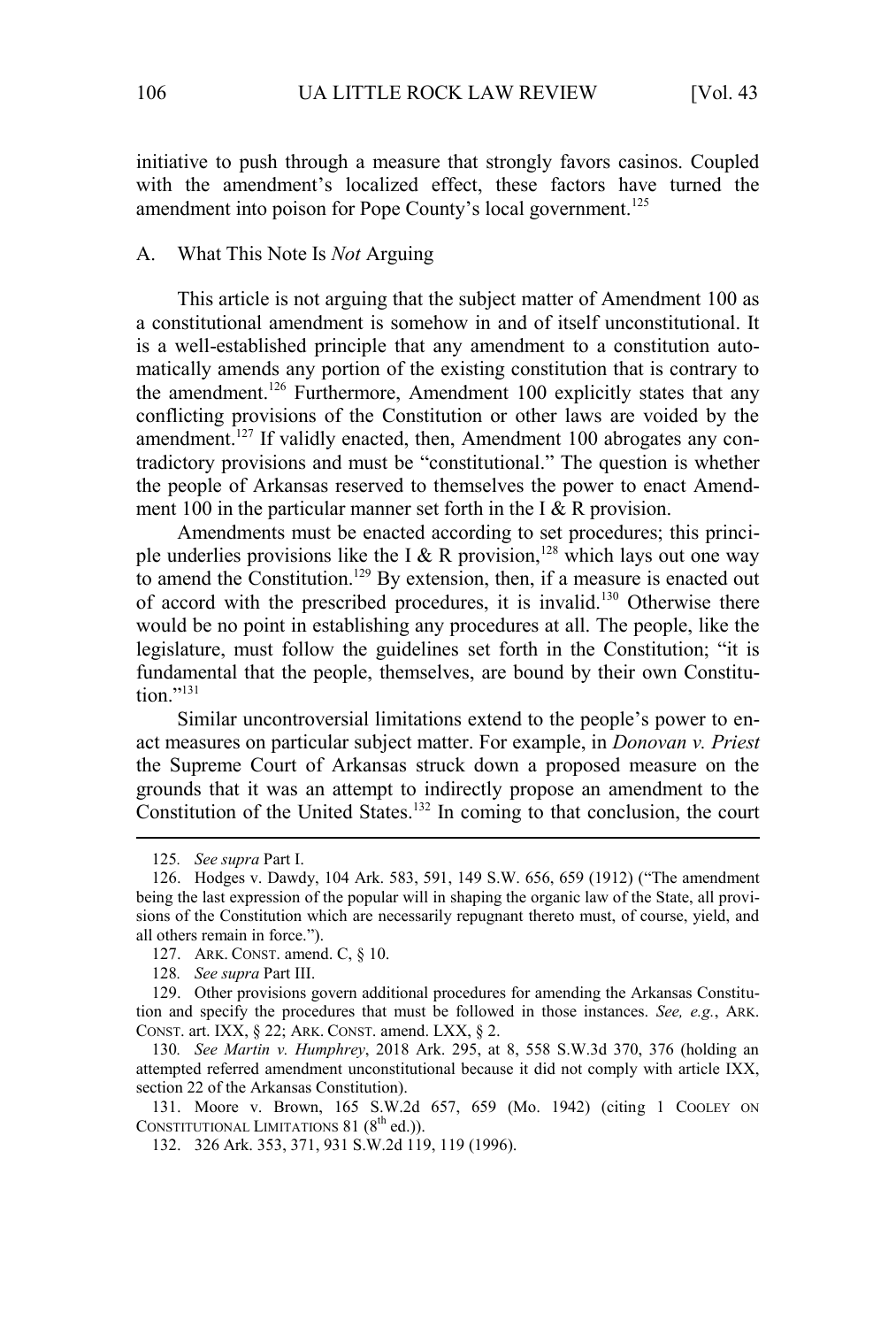adopted this language: "the pertinent issue in cases such as this one 'is *not* the hypothetical question whether the law, if passed, would be constitutionally defective; rather it is . . . *whether the measure's proponents are entitled to invoke the direct legislation process at all*.'"<sup>133</sup> The *Donovan* court was dealing with a potential conflict with the United States Constitution, but it recognized that there are "constitutional limitations [on the I & R powers that] derive from both the United States Constitution and this state's constitution."<sup>134</sup> Thus, the people's right to invoke the initiative power is bounded by the guidelines laid out in Article V. For all the reasons discussed above, the I  $\&$  R provision does not permit the enactment of an amendment like Amendment 100.

The initiative process in Illinois provides an analogous situation, but one where this principle is easier to see in action because the Illinois Constitution so clearly delineates limitations on the subject matter for which voters can invoke the initiative process. Under the Illinois Constitution, voters can propose constitutional amendments through the initiative process, but initiated amendments may only deal with "structural and procedural subjects contained in Article IV."<sup>135</sup> For other subject matter, the initiative is not a valid way to amend the Constitution.<sup>136</sup> This subject-matter requirement is a threshold issue for the validity of a proposed amendment: in order for a proposed initiated amendment to go to Illinois voters, it "must comply with the procedure and the limitations on amendment set out in section 3."<sup>137</sup>

If the people of Arkansas wish to use the initiative process to enact local legislation in the form of constitutional amendments, then the proper course would be for them to first amend the initiative provision itself to permit that use of the initiative process, like the people did post-*Hodges* to allow for local use of the initiative and referendum processes.<sup>138</sup> Of course, everyone would then bear the risk that his or her own county, town, school district, or other division would someday be targeted for a measure that the voter opposes.<sup>139</sup> Unless and until the people of Arkansas go down that road, initiated amendments should be restricted to the general laws and correspondingly general amendments that the current  $I & R$  provision authorizes at a statewide level.

<sup>133.</sup> Id. at 359, 931 S.W.2d 119, 119 (second emphasis added) (quoting James D. Gordon III & David B. Magleby, *Pre-Election Judicial Review of Initiatives and Referendums*, 64 NOTRE DAME L. REV. 298, 314 (1989)).

<sup>134</sup>*. Donovan*, 326 Ark. at 358, 931 S.W.2d at 119.

<sup>135.</sup> ILL. CONST. art. XIV, § 3.

<sup>136.</sup> Hooker v. Ill. State Bd. of Elections, 63 N.E.3d 824, 826 (2016).

<sup>137.</sup> Coal. for Political Honesty v. State Bd. of Elections, 359 N.E.2d 138, 141 (Ill. 1976).

<sup>138</sup>*. See supra* Part II.A.

<sup>139.</sup> This problem is in addition to all the policy problems discussed in Part VI, *supra*, which counsel strongly against such a choice.